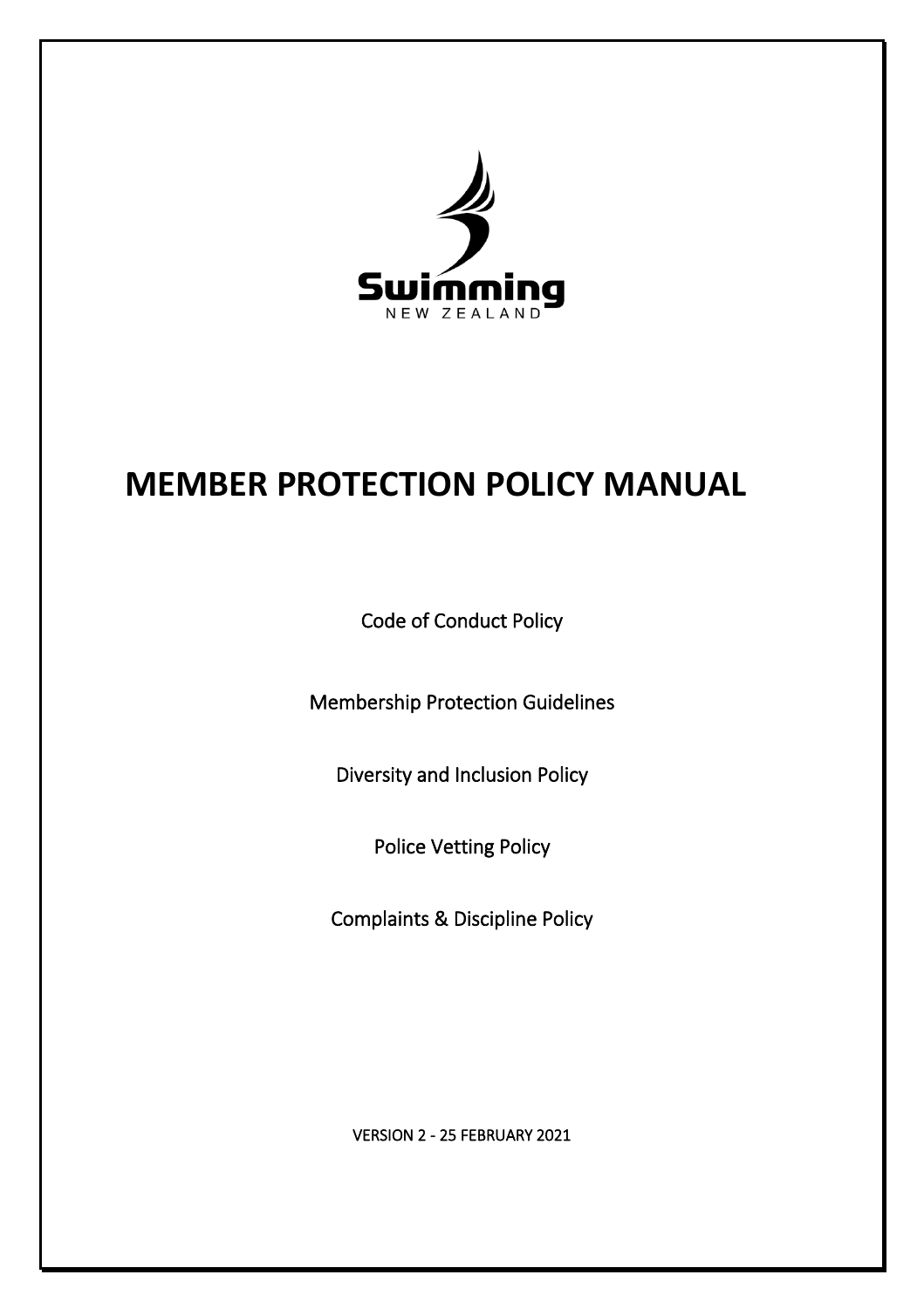# SWIMMING NEW ZEALAND MEMBER PROTECTION POLICY MANUAL

|                                                  | <b>SECTION ONE:</b>                                      | INTRODUCTION:                                        | Page:<br>З |  |  |  |
|--------------------------------------------------|----------------------------------------------------------|------------------------------------------------------|------------|--|--|--|
| 1.1.<br>1.2.                                     | Introduction:<br>Purpose of the Manual:                  |                                                      |            |  |  |  |
| 1.3.                                             | Who these Policies Apply To:                             |                                                      |            |  |  |  |
| 1.4.                                             | Responsibilities of Swimming NZ, Regions & member clubs: |                                                      |            |  |  |  |
| 1.5.                                             | Individual Member Responsibilities:                      |                                                      |            |  |  |  |
| 1.6.                                             | Definitions of Abuse and Harassment:                     |                                                      |            |  |  |  |
| 1.7.                                             |                                                          | Membership Protection Advisor:                       | 6          |  |  |  |
|                                                  | <b>SECTION TWO:</b>                                      | <b>CODE OF CONDUCT:</b>                              |            |  |  |  |
|                                                  | Code of Conduct:                                         |                                                      | 7          |  |  |  |
|                                                  | <b>SECTION THREE:</b>                                    | <b>MEMBERSHIP PROTECTION GUIDELINES:</b>             | 8          |  |  |  |
| 3.1                                              | Child Protection:                                        |                                                      |            |  |  |  |
| 3.2                                              | Taking Images/Videos of Children:                        |                                                      |            |  |  |  |
| 3.3                                              | Electronic and Social Media/Networking:                  |                                                      |            |  |  |  |
| 3.4                                              | Cyber Bullying/Safety:                                   |                                                      |            |  |  |  |
| 3.5                                              | Discrimination & Harassment:                             |                                                      |            |  |  |  |
| 3.6                                              | Sexual Relationships:                                    |                                                      |            |  |  |  |
| 3.7                                              | Pregnancy:                                               |                                                      |            |  |  |  |
| 3.8                                              | Gender Identity:                                         |                                                      |            |  |  |  |
| 3.9                                              | Responsible Service and Consumption of Alcohol:          |                                                      |            |  |  |  |
| 3.10                                             | Smoke-Free and Vape-Free Environment:                    |                                                      |            |  |  |  |
| 3.11                                             | Anti-Doping and Illicit Drugs in Sport:                  |                                                      |            |  |  |  |
|                                                  | <b>SECTION FOUR:</b>                                     | DIVERSITY AND INCLUSION POLICY:                      |            |  |  |  |
| 4.1                                              |                                                          | Diversity and Inclusion Policy:                      | 15         |  |  |  |
| <b>SECTION FIVE:</b>                             |                                                          | POLICE VETTING POLICY AND PROCESS:                   |            |  |  |  |
| 5.1                                              | Police Vetting Policy:                                   |                                                      | 16         |  |  |  |
| 5.2                                              | <b>Police Vetting Process:</b>                           |                                                      |            |  |  |  |
| <b>SECTION SIX:</b>                              |                                                          | <b>COMPLAINTS AND DISCIPLINE POLICY AND PROCESS:</b> |            |  |  |  |
| 6.1                                              |                                                          | Complaints and Disciple Policy:                      |            |  |  |  |
| <b>Complaints and Discipline Process:</b><br>6.2 |                                                          |                                                      |            |  |  |  |
|                                                  | Official Complaints Form:                                |                                                      |            |  |  |  |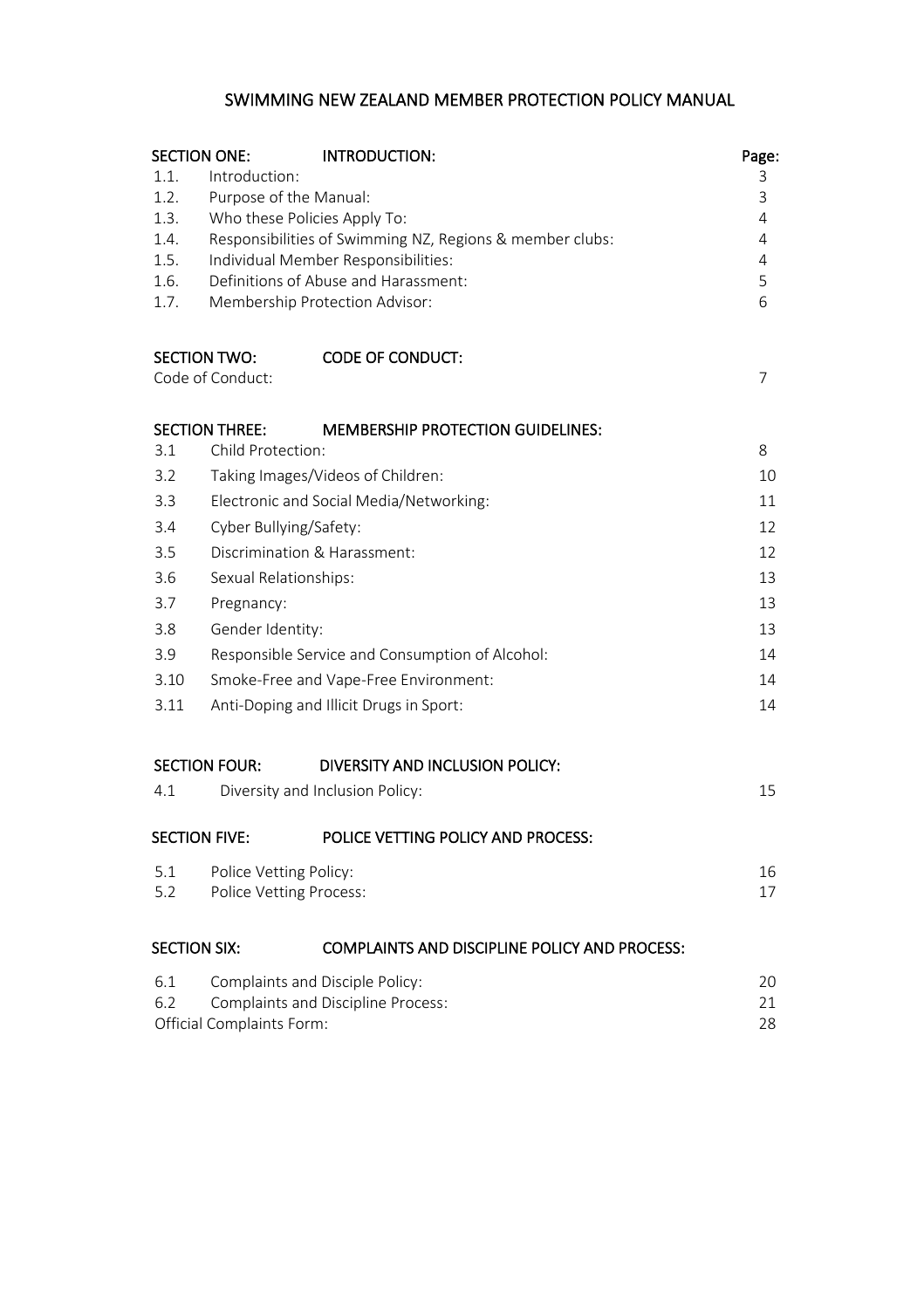# 1.1. INTRODUCTION:

Swimming is a sport that values teamwork, co-operation, diversity, inclusion and leadership, and one that can be enjoyed by people of all ages and abilities. Swimming New Zealand (Swimming NZ) is committed to ensuring that a diverse range of participants continue to enjoy our sport for years to come and to providing a safe environment in which to do so.

Swimming NZ has developed the Membership Protection Policy Manual (the Policy) to reinforce its commitment to providing an environment for participants of all ages and backgrounds that is safe, free from harassment and abuse, and promotes respectful and positive behaviour and values.

This Policy includes a Code of Conduct that forms the basis of appropriate, ethical and acceptable conduct, which all members must abide by. It also includes a number of position guidelines that clearly set out Swimming NZ's expectations in relation to behaviour and conduct, including the protection of our members under the age of 18, and a series of policies that guide members through the complaints, disputes, disciplinary and appeals processes.

# *The document is intended for the use of and to be applied to the members of Swimming NZ. For example, individual members, clubs and their committees, regions and their Boards, technical officials, and coaches.*

#### 1.2. PURPOSE OF THE MEMBERSHIP PROTECTION POLICY MANUAL:

This is an essential part of Swimming NZ's proactive and preventative approach to tackling inappropriate behaviour within our sport. Swimming NZ expect all administrators, coaches, athletes, and support staff to assist it to promote and deliver a safe and responsible environment for all participants.

The policies herein will provide a resource for all members that clearly articulates the type of behaviour that is expected from members and to provide a clear process that can be followed should expected behaviours be not be adhered to.

The position statements and policies that follow aim to ensure Swimming NZ core values, good reputation and positive behaviours and attitudes are always maintained. The goal of the Policy is to assist Swimming NZ in ensuring that every person involved in swimming is treated with respect and dignity and is safe and protected from abuse. The policy statements will inform everyone involved in swimming of their legal and ethical rights and responsibilities and the standards of behaviour that are required and expected.

Swimming NZ is committed to eliminating discrimination, harassment, child abuse and other forms of inappropriate behaviour from our sport. As part of this commitment, Swimming NZ will appoint a Membership Protection Advisor (MPA) who will work with Swimming NZ, regions and clubs to help enforce the policies contained in this manual and offer skilled advice and support in the event that disciplinary action against any person or organisation bound by this manual be required.

This Policy Manual:

- 1.1. Has been made pursuant to the Constitution of Swimming NZand has been endorsed by the Swimming NZ Board.
- 1.2. Will operate until replaced or rescinded.
- 1.3. May be amended from time to time by resolution of the Swimming NZ Board. The current version of the Membership Protection Manual will be always available on the Swimming NZ website [www.swimming.org.nz](http://www.swimming.org.nz/)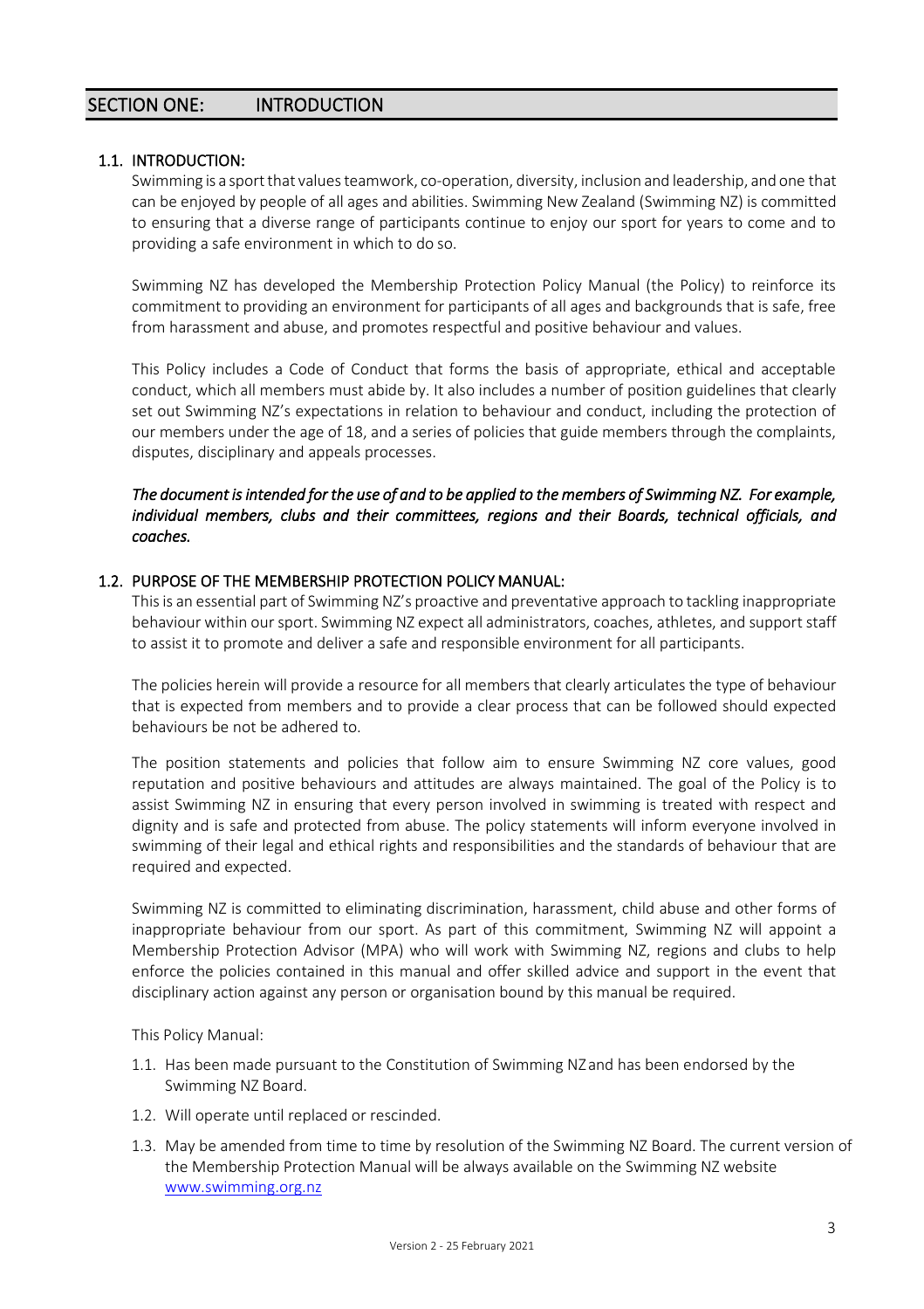# 1.3. WHO DO THESE POLICIES APPLY TO:

The policies, position statements and information contained within this manual apply to the following people, unless they have varied their agreement with Swimming NZ by consenting to be bound by a policy which complements or supersedes this information contained within this manual, whether they are in a paid or unpaid/voluntary capacity:

- a) Any person or organisation that is a member of, or affiliated to, Swimming NZ
- b) Persons appointed or elected to Swimming NZ's Board, committees, and sub-committees
- c) Employees and volunteers of Swimming NZ and organisations affiliated to Swimming NZ
- d) Support personnel appointed or elected to Swimming NZ teams and squads (e.g. managers, physiotherapists, psychologists, masseurs, sport trainers, etc);
- e) National coaches and assistant coaches
- f) Athletes, including national representative athletes
- g) Technical Officials and other officials involved in the regulation of the sport
- h) Athletes, coaches, officials, and other personnel participating in events and activities, including camps and training sessions, held, or sanctioned by clubs, regions, and Swimming NZ; and
- i) Parents, guardians, spectators and sponsors to the full extent that is possible, including where spectators, parents/guardians and sponsors, who or which agree in writing (whether on a ticket, entry form or otherwise) to be bound by this policy.

The policies, position statements and information contained within this manual also apply to and shall be adopted by Swimming NZ's Regions, members clubs and associated organisations (referred to herein as 'affiliate organisations') and furthermore shall apply to members, athletes and officials from those affiliated organisations.

Member associations are required to adopt and implement this Policy and to provide proof to Swimming NZ of the approval of the Policy by the relevant Board in accordance with their Constitution. Member Associations must also undertake to ensure that affiliated clubs and individual members are bound by this policy and are made aware of this policy and of its contents.

The policies, position statements and information contained within this manual will continue to apply to a person even after they have stopped their association or employment with Swimming NZ if disciplinary action, relating to an allegation against that person, has commenced prior to that person ceasing their association with Swimming NZ.

# 1.4. RESPONSIBILITIES OF SWIMMING NZ, REGIONS, AND MEMBER CLUBS:

Swimming NZ, its regional associations and member clubs must:

- a) Adopt, implement, and comply with the policies, guidelines, and information (including any updates) contained within this manual
- b) Publish, distribute, and promote this manual and the consequences of breaches
- c) Always promote and model appropriate standards of behaviour
- d) Promptly deal with any breaches or complaints made under these policies in a sensitive, fair, timely and confidential manner
- e) Apply these policies consistently
- f) Recognise and enforce any penalty imposed under these policies
- g) Ensure that a copy of this manual is available or accessible to the persons and associations to whom these policies apply
- h) Appoint appropriately qualified people to receive and manage complaints andallegations
- i) Monitor, review and update these policies from time to time as appropriate.

#### 1.5. RESPONSIBILITIES OF THE INDIVIDUAL:

Individuals bound by these policies are responsible for: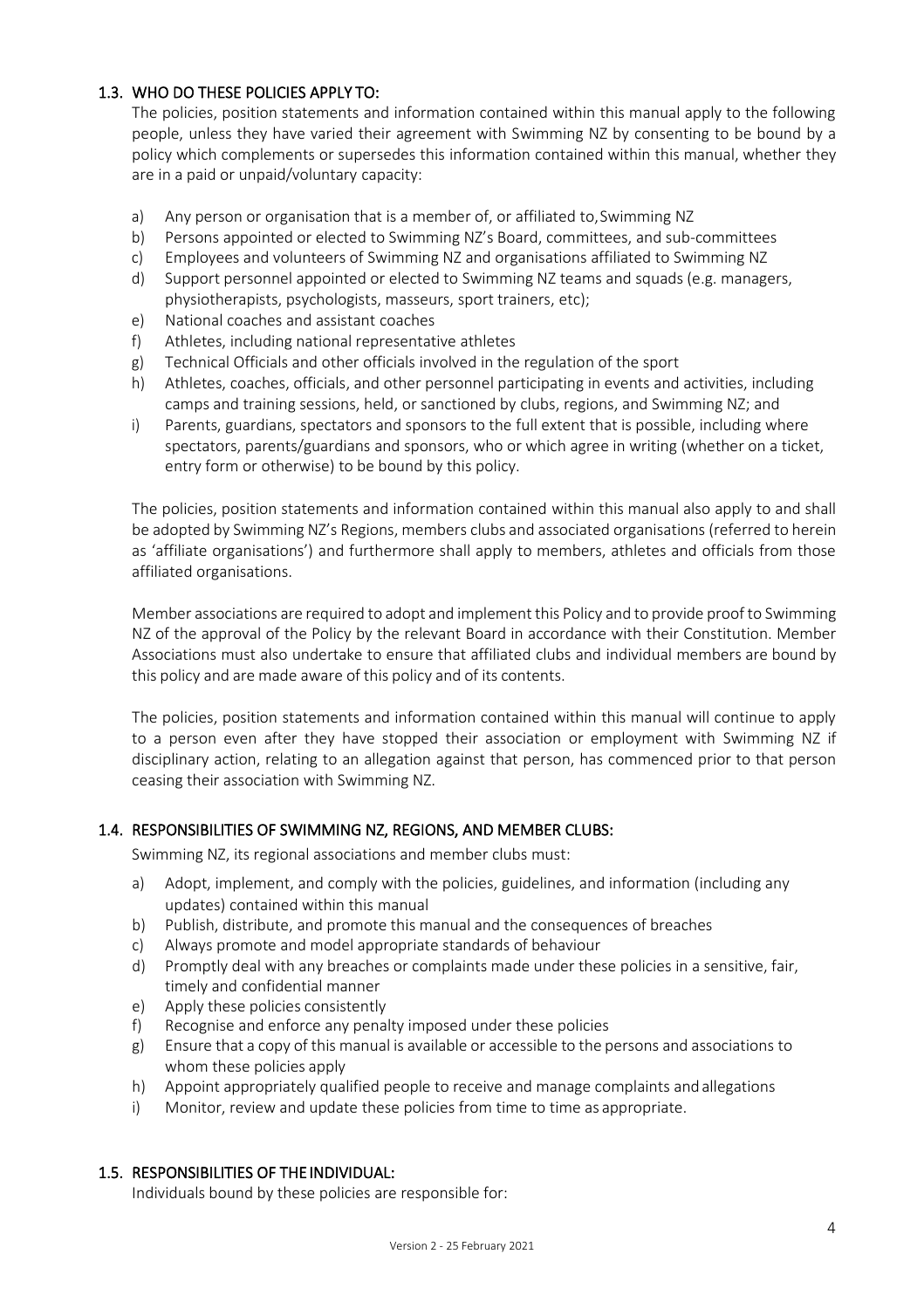- a) Making themselves aware of these policies and complying with their standards of behaviour
- b) Placing the safety and welfare of children and vulnerable people above other considerations
- c) Being accountable for their own behaviour
- d) Following the procedures outlined in these policies regarding child protection concerns
- e) Co-operating in providing a discrimination, abuse and harassment free sporting environment
- f) Understanding the possible consequences of breaching these policies; and
- g) Complyingwith any decisions and/or disciplinary measuresimposedpursuantto these policies.

### 1.6. DEFINITIONS OF ABUSE & HARASSMENT:

Swimming NZ considers the following definitions and examples of abuse and harassment applicable to all its members.

# *Physical Abuse:*

Physical abuse is any act that results in inflicted injury to a person. Injuries caused through abuse/neglect are known as non-accidental injury. They may include, but are not restricted to:

- a) Shaking, hitting, kicking, pushing, throwing, or, training methods that are inappropriate for the age and physiological development of the athlete.
- b) Any strength training should be used with extreme caution as it can be harmful if not conducted appropriately.

# *Sexual Abuse:*

Sexual abuse is any act or acts that result in the sexual exploitation of a person whether consensual or not. It may be perpetrated by an adult, older child, or similar-aged athlete. It may include, but is not restricted to:

- a) Non-contact abuse such as: exhibitionism, suggestive behaviours, or comments; exposing children or vulnerable people to any obscene or inappropriate material or images; and
- b) Contact abuse such as: touching breasts, genital areas, or any inappropriate contact

#### *Emotional/Psychological Abuse:*

Emotional abuse is any act or omission that results in impaired psychological, social, intellectual and/or emotional functioning and development of a person. It may include, but is not restricted to:

a) Rejection or isolation; inappropriate or continued criticism, threats,humiliation or accusations of the child or young person; exposing children to, or involvement in anti-social or illegal activities; bullying actions such as sarcasm, persistent teasing, tormenting.

#### *Neglect:*

Neglect is any act or omission that results in impaired psychological functioning, injury and/or development of a person. In may include, but is not restricted to:

a) Failing to provide medical care when necessary; neglectful supervision, defined by failure to provide developmentally appropriate supervision of the child or young person or athlete, leading to increased risk of harm; abandonment – leaving a child or young person in a situation without arranging necessary care for them and with no intention of returning.

#### *Sexual Harassment:*

Sexual harassment is described as 'unwanted, unwelcome or uninvited sexual attention'. Some of the behaviours that lead to sexual harassment are, but not limited to:

a) Someone who draws another person into emotional intimacy through developing inappropriate friendships; someone who is coercive about their rights to demand favours from children; inappropriate flattery; someonewho is coerced into divulging personal information; jokes; display of offensive material; or propositions.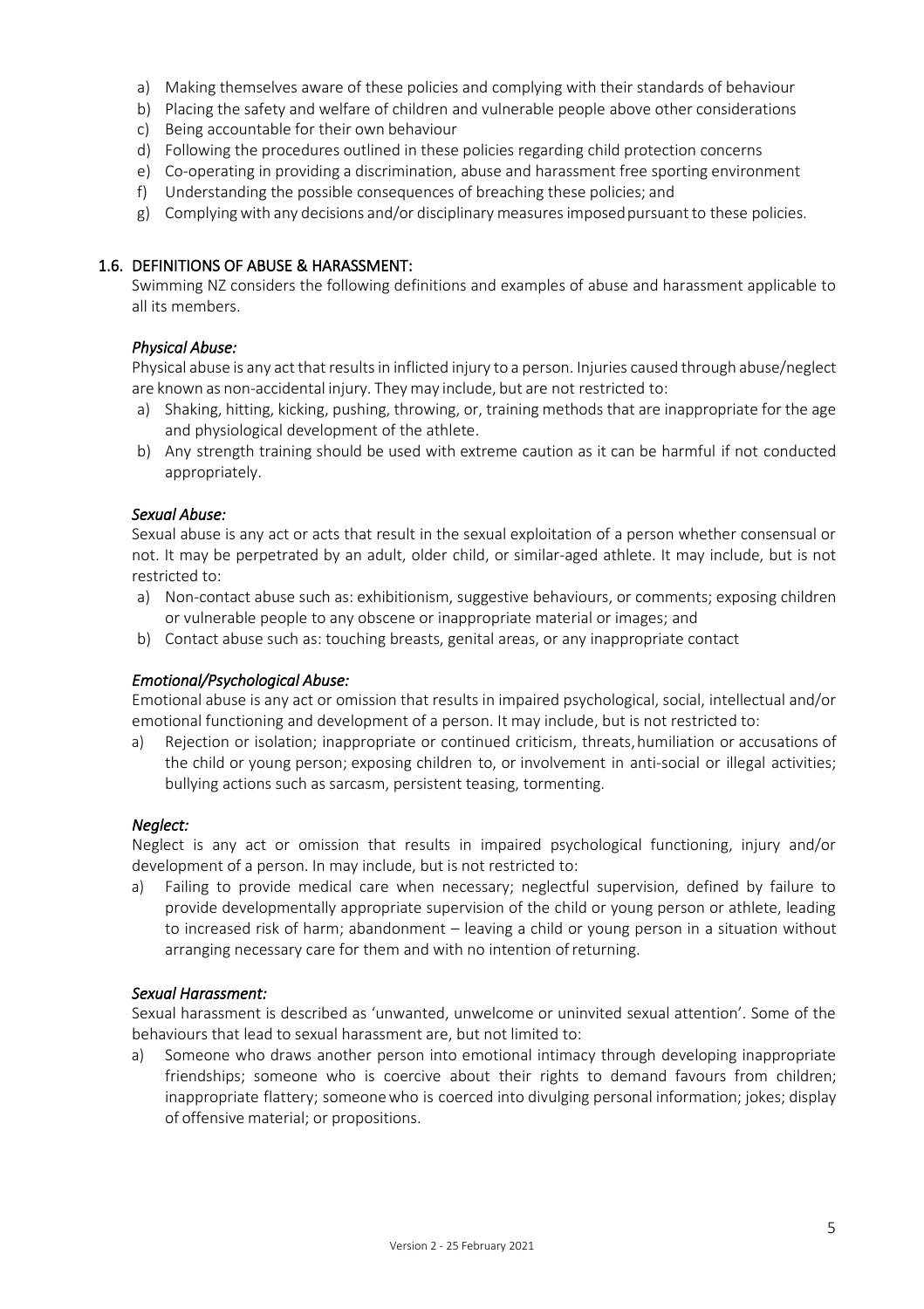#### *Discrimination:*

Discrimination is defined as the unjust or prejudicial treatment of different categories of people, especially on the grounds of race, age, or sex.

#### 1.7. MEMBERSHIP PROTECTION ADVISOR (MPA):

Swimming NZ has a Membership Protection Advisor (MPA). The MPA will work with regions and clubs to help them enforce the policies contained in this manual and offer expert advice and support should disciplinarily action against any person or organisation bound by these policies be required.

The MPA is someone who has a professional background or experience in child/membership protection issues and is the point of contact for anyone who has concerns or would like to discuss an issue around child/member safety.

The MPA can be contacted (in confidence) at [mpa@swimming.org.nz.](mailto:mpa@swimming.org.nz) Noting however, that all complaints should be dealt with at the lowest possible level, therefore any complaint made to the MPA may be directed to a more appropriate authority.

*Anyone who has a child safety concern can bypass the MPA and go directly to the Police at any time.*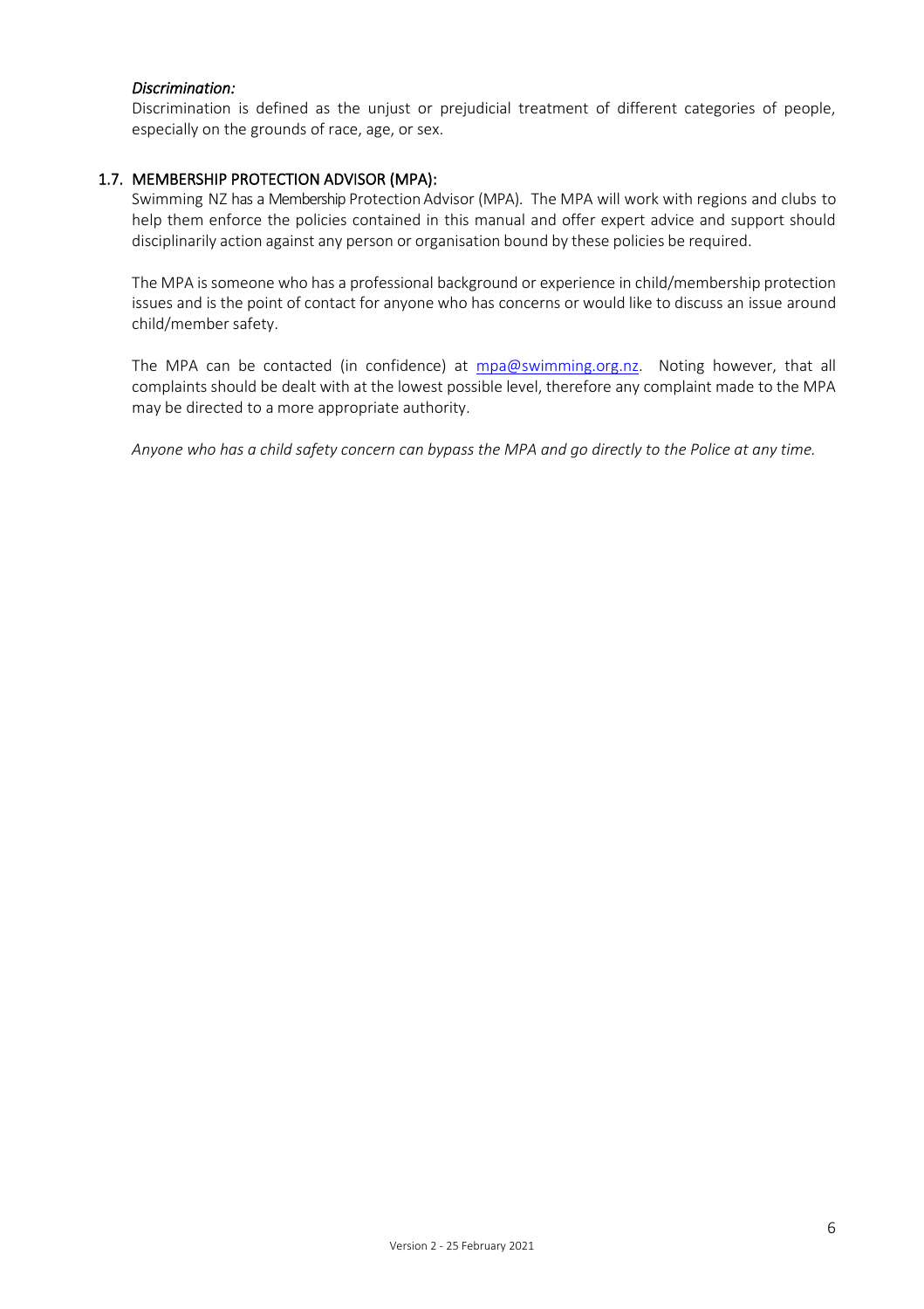# SECTION TWO: CODE OF CONDUCT

Swimming NZ expects all members, supporters, advisors, staff, and associates of Swimming NZ, to abide by a Code of Conduct that upholds the principles and values of the organisation.

| Respect the rights, dignity<br>and worth of others                                                                                                      | Be fair, considerate, and honest in dealings with others<br>$\bullet$<br>Refrain from any form of abuse, harassment, discrimination,<br>$\bullet$<br>or victimisation towards others<br>Be professional in, and accept responsibility for, your actions<br>$\bullet$                                                                                                                                                                                                                                                                                                                                                                                                                                                                                                                                  |
|---------------------------------------------------------------------------------------------------------------------------------------------------------|-------------------------------------------------------------------------------------------------------------------------------------------------------------------------------------------------------------------------------------------------------------------------------------------------------------------------------------------------------------------------------------------------------------------------------------------------------------------------------------------------------------------------------------------------------------------------------------------------------------------------------------------------------------------------------------------------------------------------------------------------------------------------------------------------------|
| Maintain high standards of<br>integrity                                                                                                                 | Operate within the rules of Swimming NZ and maintainan<br>$\bullet$<br>uncompromising adhesion to standards, regulations, and policies<br>Advocate a sporting environment free of drugs and other<br>$\bullet$<br>performance enhancing substances within theguidelines of Drug<br>Free Sport New Zealand and the World Anti-Doping Code<br>Advocate a sporting environment free of match-fixing<br>$\bullet$<br>Be a positive role model<br>$\bullet$<br>To not provide comment to any media on behalf of Swimming NZ<br>$\bullet$<br>To not speak to any media in a negative way regarding<br>$\bullet$<br>Swimming NZ or its members<br>Never act in a way that may bring disrepute or disgrace to<br>Swimming NZ members, its stakeholders and/or sponsors, potential<br>sponsors and/or partners |
| Provide a safe and fair<br>environment for athletes,<br>spectators, event staff and<br>anyone else involved with<br>the event and the sport at<br>large | Make a commitment to providing a quality service<br>$\bullet$<br>Operate within the Constitution, Rules, Policies and Procedures on<br>Swimming NZ<br>Adopt appropriate risk management strategies toensure that the<br>$\bullet$<br>event is safe<br>Ensure equipment and facilities meet safety standards<br>$\bullet$<br>Ensure equipment, rules, training, and the environment<br>$\bullet$<br>are appropriate for the age, physical and emotional<br>maturity, experience, and ability of the participants<br>Seek advice and assistance from professionals when additional<br>$\bullet$<br>expertise is required<br>Maintain appropriate records                                                                                                                                                |

Any breach of the Code of Conduct may result in disciplinary action taken under the Swimming NZ Complaints and Discipline Policy and Process that forms part of Swimming NZ's Membership Protection Policy Manual.

The code of conduct agreement form and appendix can be found [here.](https://swimming.org.nz/visageimages/High%20Performance/Development%20Programme/Swimming%20NZ%20Code%20of%20Conduct%20-%202020.pdf)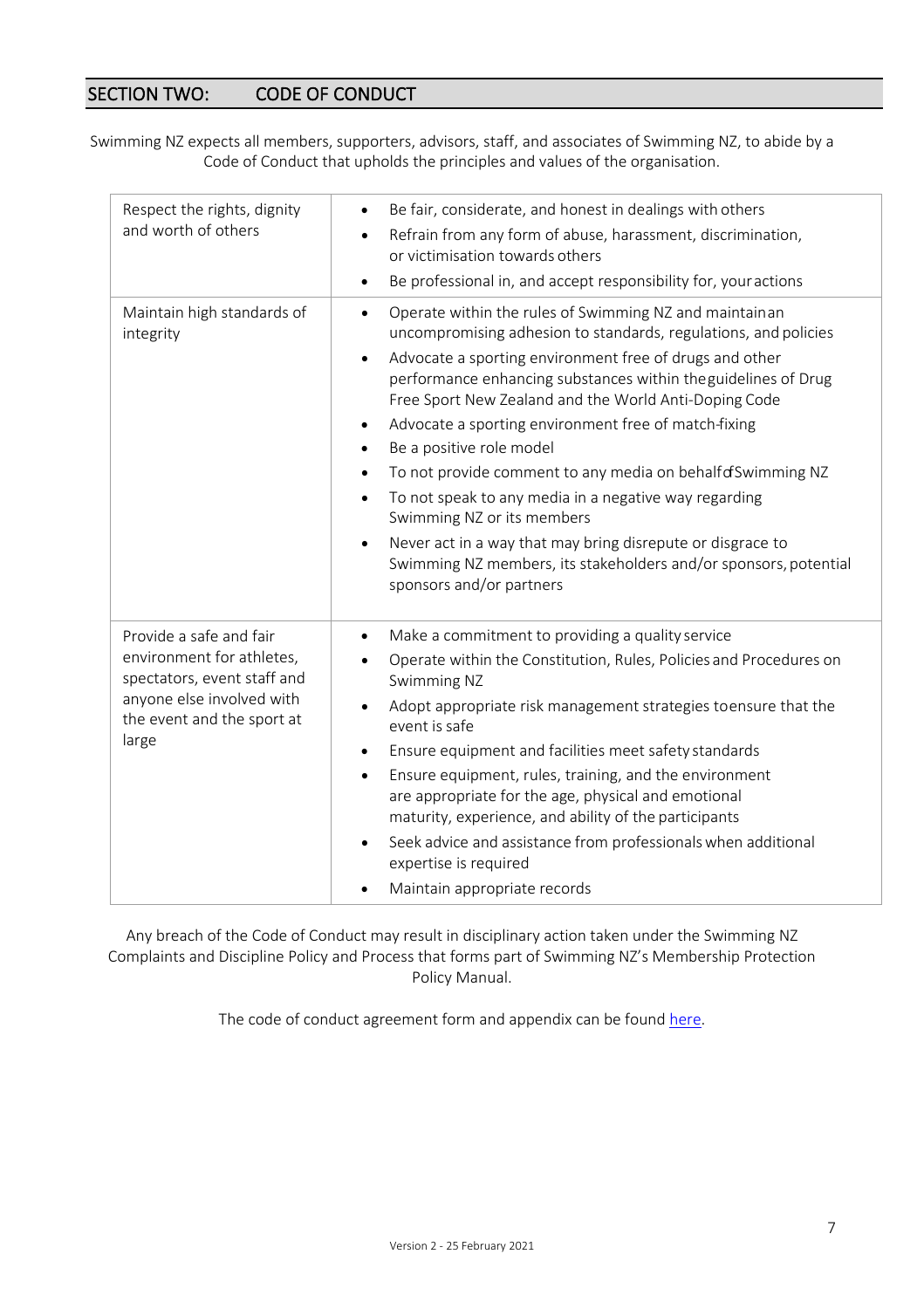# SECTION THREE: MEMBERSHIP PROTECTION GUIDELINES

# 3.1. CHILD PROTECTION:

Swimming NZ, its regional associations and member clubs have a responsibility to ensure that appropriate policies and procedures are established to safeguard all members, and in particular, children from any threat of or form of abuse or harassment while participating in any aspect of our sport. In this Child Protection Position Statement, children are defined as under 18 years of age.

The responsibility for safeguarding children lies with all adults who play a role in their lives. This refers to all people who work directly and indirectly with children, including those responsible for the administration and coordinating of the swimming environment.

Swimming NZ aims to foster an environment within the sport that ensures the safety and wellbeing of all members. An awareness of this Child Protection Position Statement amongst all people who are involved with children and young people in swimming also assists in reducing risk to swimming organisations, coaches, officials, volunteers, parents, and supporters.

Adults should always establish and maintain appropriate professional boundaries in their relationships with athletes.

# a) GOOD PRACTICE GUIDELINES:

*Good practice amongst adult coaches, officials and volunteers means:* 

- The safety and wellbeing of children/young people must always be paramount.
- Athletes are treated with dignity and respect.
- Good practice is promoted to reduce the possibility of abusive situations.
- Always working in an open environment avoiding private or unobserved situations.
- Always encouraging open communication.
- At camps or 'away/out of town' meets, adults must not enter the room of children / young people or invite children / young people into their room unless:
	- o The adult is the parent or assigned caregiver of the child / young person; or
	- o The adult and the children / young people are attending a team meeting in the room and more than 5 people are present: or
	- o A child / young person needs urgent medical attention, in which case an adult will do everything possible to ensure that another adult is in the same room at the same time.
- Concerns regarding safeguarding children/young people are referred and dealt with according to the steps within this Position Statement.
- Securing parental consent in writing to act *in loco parentis* if the need arises to administer emergency first aid and/or other medical treatment.
- Ensuring any form of abuse or sexual harassment directed at a child from others, whether this is from another child or adult, is challenged and reported to the Membership Protection Advisor.
- Knowing and understanding the Child Protection Position Statement.
- Where a coach believes it is necessary to touch an athlete to correct technique, it is important that they:
	- o Consult with the parent/caregiver first if present; and/or
	- o Ensure the child is made aware of the purpose of the contact and gives consent; and/or
	- o Consider the appropriateness of the ways in which technique is corrected involving touch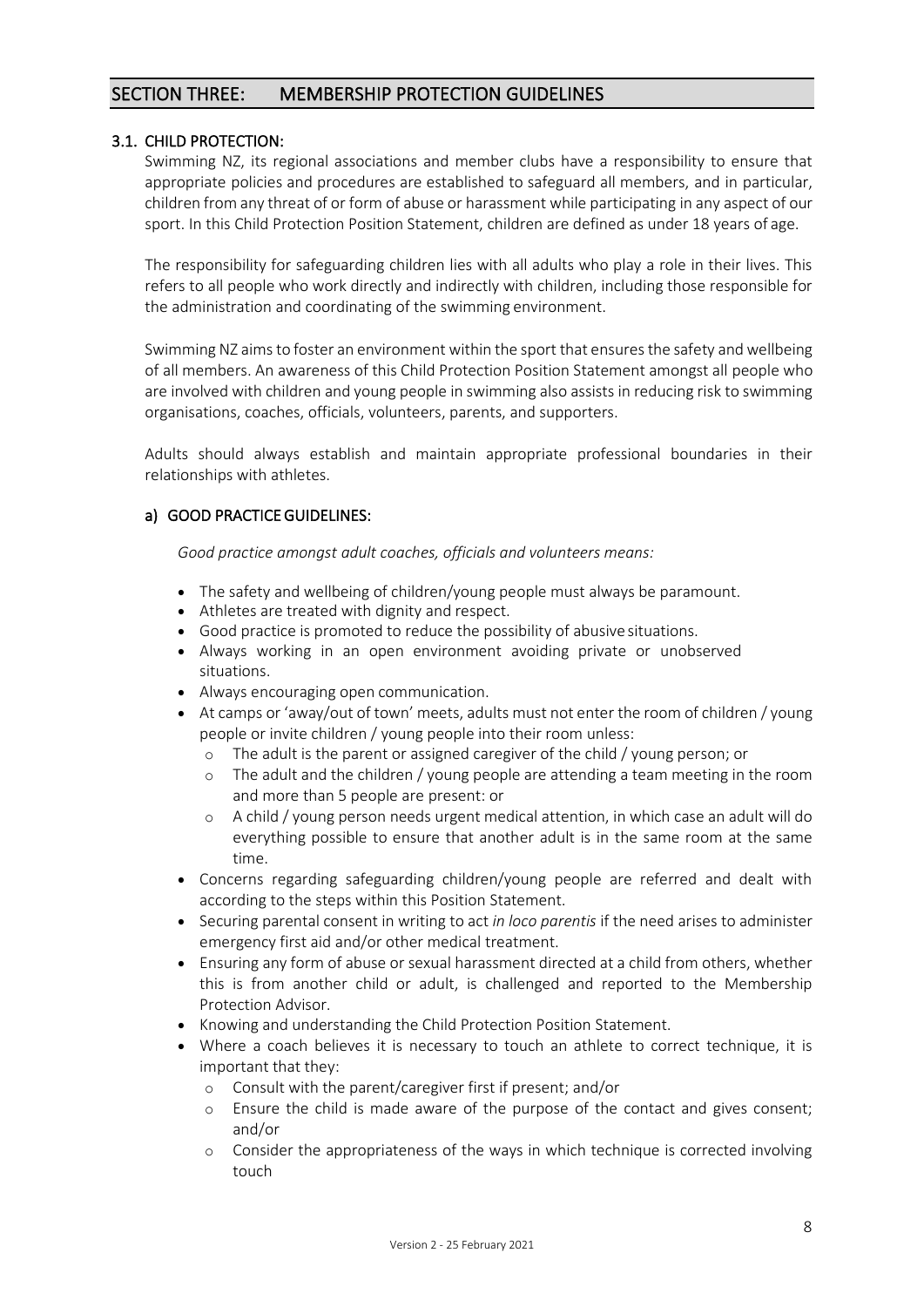*All coaches, officials and volunteers must ensure:* 

- They never take, or are in the presence of, children/young people in secluded places where they will be alone, irrespective of gender (this includes room sharing)
- Wherever possible an adult should not share a room with a child other than their own
- They never deliberately reduce a child/young person to tears as a form of control
- They never deliberately do something to make someone feel diminished or embarrassed
- They never use inappropriate language, or allow other children to use inappropriate language unchallenged (e.g. swearing, name calling/put downs, sarcasm, innuendo, sexualised connotations, culturally or racially offensive comments)
- They never leave a pool or training venue before all swimmers have been collected or are continuing to be supervised by appropriate adults
- They never cause a swimmer to lose self-esteem by embarrassing, humiliating or undermining the individual
- They never yell or shout at swimmers as a reprimand or in response to anger
- They never make sexually suggestive comments or actions to, or in the vicinity of a child/young person, even in fun
- They never touch a child / young person, unless they have the approval of a parent (for the purposes of technique or stroke correction), or in the case that the swimmer is 18 years or over, approval of the swimmer themselves; except in the case of a medical emergency, in which case they shall do everything possible to ensure that another adult is present at the same time.
- They never engage in rough, physically or sexually provocative games; and
- They never engage in, or allow unchallenged, any form of abuse or sexual harassment as described in this Position Statement

The relationship between coaches/club officials who hold a position of trust and responsibility with athletes, particularly, but not limited to those under 18 years, must always be professional and appropriate.

# b) HANDLING CONCERNS/DISCLOSURES:

Disclosures of abuse or sexual harassment may be made to an individual by the person affected or another person or, an individual may directly observe concerning behaviour. The following is a guide to handling disclosures or concerning observations:

- If someone observes behaviour by another person to a child that causes concern, the individual does not have to discuss this with the child/young person but can contact the Membership Protection Advisor to seek advice. The name of the person reporting the behaviour will be kept confidential.
- At any time, individuals can bypass the Membership Protection Advisor and report concerns directly to Oranga Tamariki or the Police. Individuals are not required to provide their name or details should these be provided; however, they will be kept confidential by these agencies.

# c) LEGAL/PRIVACY ISSUES:

When disclosures or observations of child abuse are made that fall in the remit of this Child Protection Policy, those to whom disclosure is made are required in all circumstancesto follow the procedures outlined. All those involved in dealing with issues of Child Protection are required to respect the provisions of confidentiality which relate to their responsibility. The Privacy Act 1993 and the Health Information Privacy Code 1994 authorises disclosure of information necessary to prevent or lessen serious and imminent harm to any individual (to the extent necessary) to statutory social workers or the Police.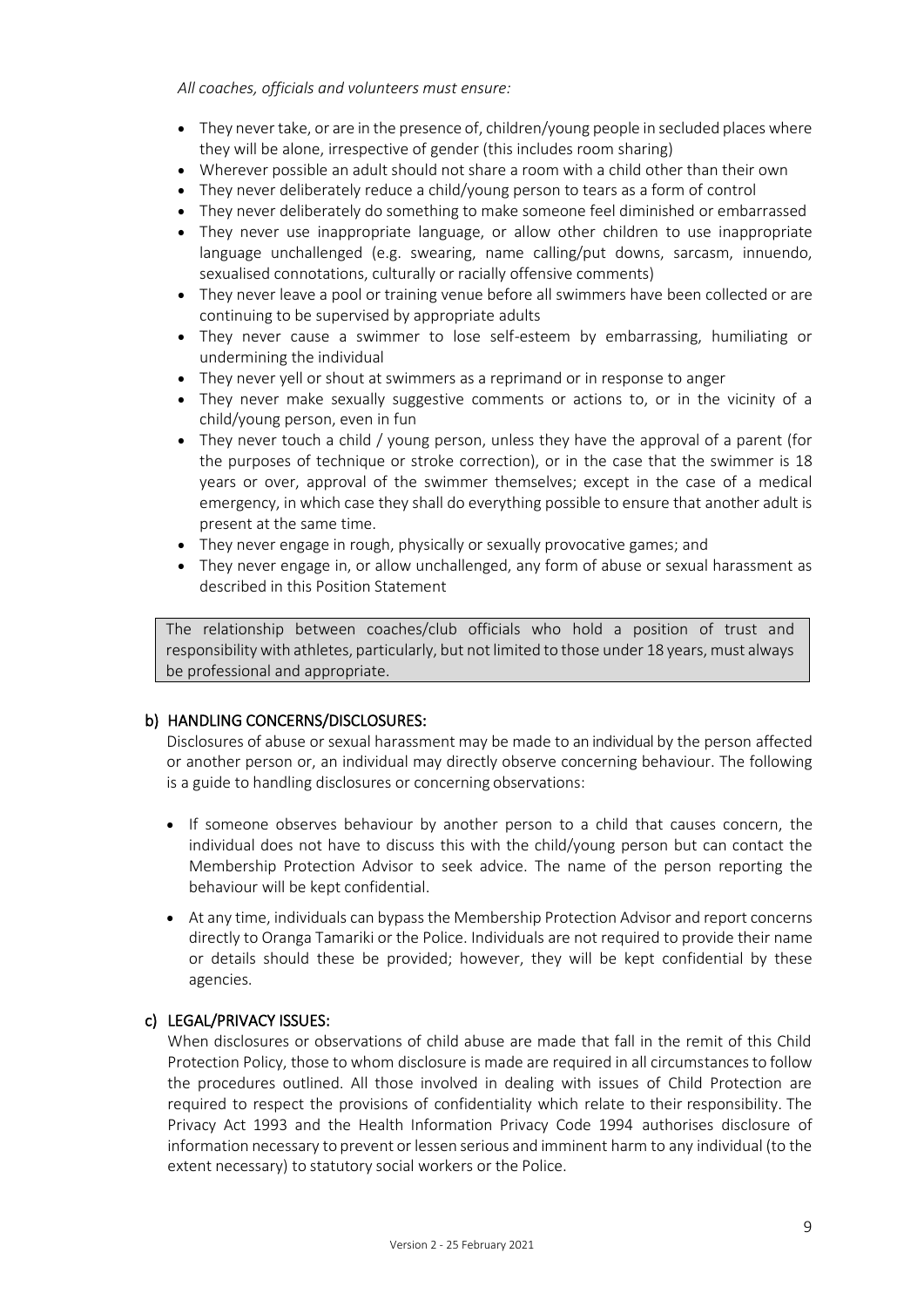The Children, Young Persons and their Families Act 1989 also gives way to privacy under certain circumstances. These deal with the reporting of child abuse (Section 15) and protection of an individual from proceedings (disciplinary, civil, and criminal) when disclosing child abuse to either an Oranga Tamariki social worker or the Police (Section 16).

Upon request, information can or must be released to an Organa Tamariki social worker, police officer or care and protection coordinator (Section 66 CYF Act 1989).

### d) WORKING WITH CHILDREN CHECKING REQUIREMENTS:

Child abuse is illegal and all complaints to the Police and/or Oranga Tamariki could result in an investigation which could result in criminal charges.

New Zealand is currently making significant changes to improve the safeguarding of children through legislation and policy. Standard screening and vetting procedures to safeguard children from those who wish to access children through sport is best practice.

# e) SCREENING AND VETTING REQUIREMENTS: Refer to Section Five – Swimming NZ Police Vetting Policy and Process

# 3.2. TAKING IMAGES/VIDEOS OF CHILDREN:

#### General:

There is the potential for images or videos of children to be used inappropriately or illegally. Any devices that can take/record images or videos are included in this Position Statement, including the use of telescopic or zoom lens.

It is possible for images or video to be taken with any device without the knowledge of the subject. Swimming NZ requires all its members to be vigilant in changing rooms and other areas of the pool and to report immediately to facility management any concerns arising from the taking or recording of images or video. Swimming NZ prohibit the use of camera phones, videos and cameras inside changing areas, showers, and toilets.

Swimming NZ encourages that all individuals and associations, wherever practicable, obtain the permission from a child's parent/guardian before taking an image or video of a child that is not their own. Taking an image or video of a medal or award presentation or a team photo are exceptions to this requirement to seek permission. Similarly, videoing or livestreaming for broadcasting events, and the taking of media photographs, by approved agencies are also exceptions to this requirement to seek permission.

#### Parent or guardian Photography:

Parental photography forms an enduring part of each family's record or their child's progress, celebration of success and achievement and is an established social practice.

In the interest of protection of your child, while Swimming NZ recognises parents/caregivers may want to take images or video of their son/daughter, spectators wishing to do this must be aware that:

- They may be asked to cease using photographic or video devices by an official; and
- They may be required to seek consent directly with their club for photographic/video use outside of swimming meets, e.g. training sessions, camps

The athlete of the parent/caregiver wishing to record images/video must be the main subject in the images/video. No images or videos are to be taken of other children as the main subject without appropriate consent.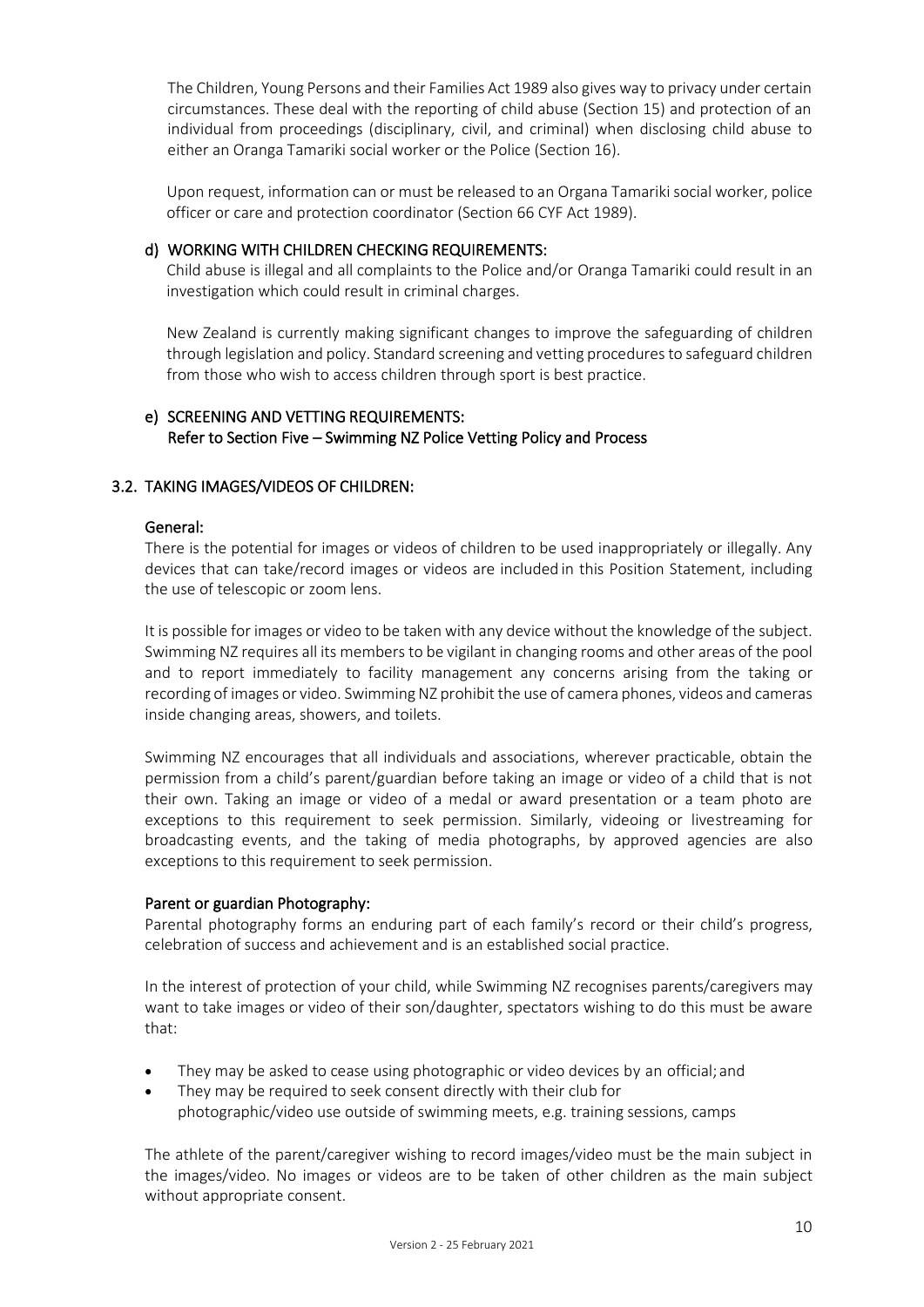No images or videos of children should be uploaded onto any electronic device or website by any person without the consent of the parent/caregiver if the child is less than 18 years.

#### Swimming NZ Photography:

If Swimming NZ or its Regions or Member Clubs use an image of a child, they will not display personal information such as residential address, email address or telephone numbers without gaining consent from the parent/guardian. They will not display any information about hobbies, likes/dislikes, school, etc as this information can be used as grooming tools by paedophiles or other persons. They will only use appropriate images/videos of a child relevant to our sport and ensure that the child is suitably clothed in a manner that promotes the sport, displays its successes, etc. where possible they will seek permission to use these images.

#### Official Photographers/Video Operators:

Official event photographers wishing to take either photographs or video at Swimming NZ events must seek accreditation and produce their professional identification for their details to be recorded.

Official event photographers wishing to take either photographs or video at Regional swimming events must seek accreditation with the Region and produce their professional identification for their details to be recorded.

Ideally this should be requested at least five working days before an event. Parental consent must still be given for use of images for promotional purposes and these images/video must be stored securely.

#### Regions and Member Clubs:

For anyone wishing to take photographic or video images of a regional or club swimmer (not intended for personal use only) the following must occur:

- Consent must be gained from the athlete and/or the parent/caregiver if the subject is under 18 years
- State clearly the intended purpose/use of the images
- Confirm whether you intend to publish the athletes' names alongside the image; and
- Securely store the photography or video and annotate them with the date they were taken.

It is important to note that an athlete may be under an external agency's protection order that may not be known to another parent, coach, volunteer, or official photographer. This may compromise the safety of the person the images are of.

#### 3.3. ELECTRONIC & SOCIAL MEDIA/NETWORKING:

Swimming NZ acknowledges the enormous value of social networking websites, such as (but not limited to) Facebook and Twitter, to promote our sport and celebrate the achievements and success of the people involved in our sport.

We expect all people bound by this policy to conduct themselves appropriately when using social networking sites to share information related to our sport.

Social media postings, blogs, status updates and tweets:

- must not use offensive, provocative, or hateful language.
- must not be misleading, false or injure the reputation of another person.
- should respect and maintain the privacy of others.

#### a) Children and Electronic & Social Media/Networking:

Many children communicate using one or more of the electronic and social networking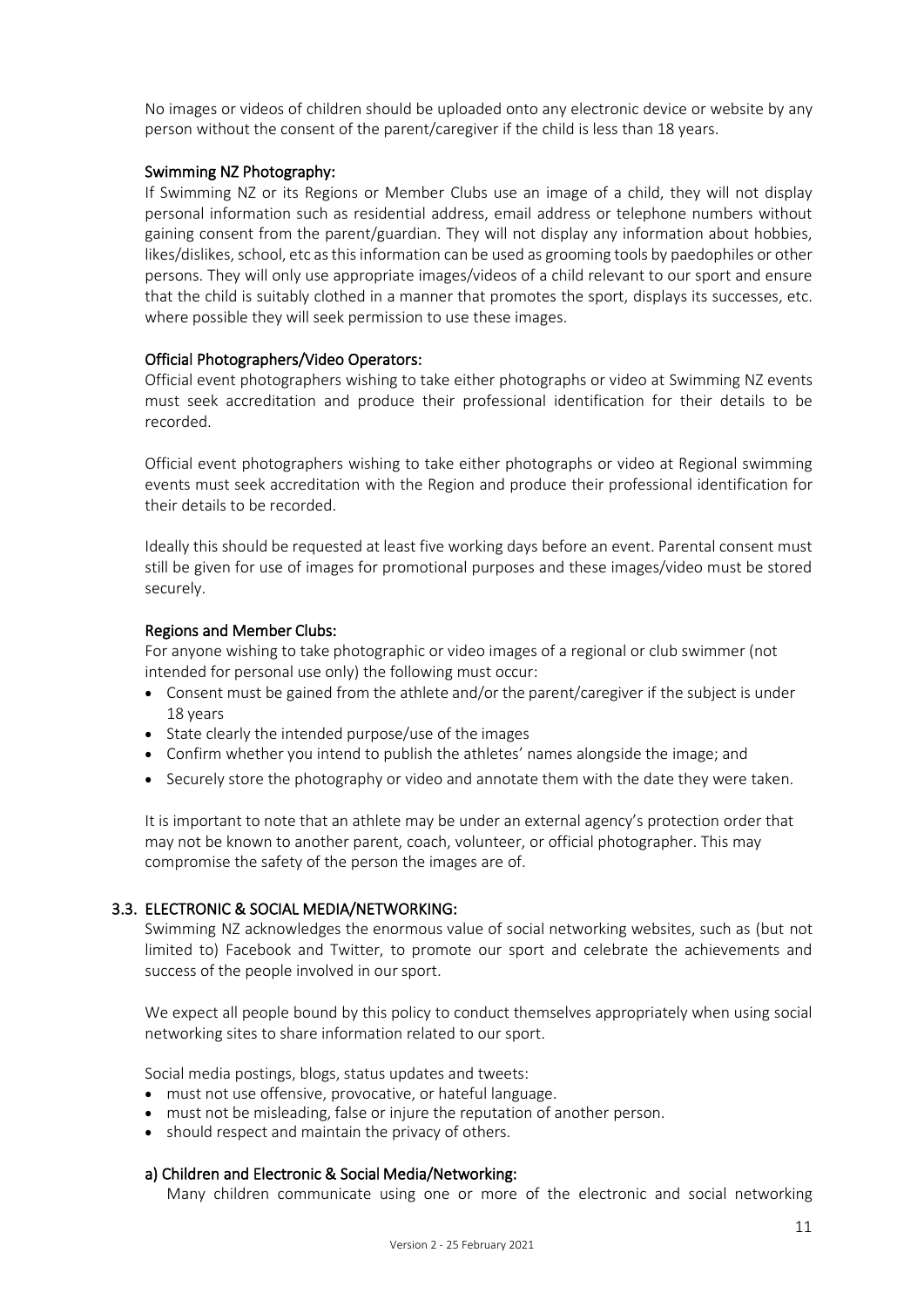platforms, which are available to them. Ideally, communication should be conducted between the coach/another adult and the parent of the child, however, if you need to communicate directly with the child/athlete, you need to observe the cautions stated below.

Swimming NZ recommends the following cautions:

- If coaches use text messages or any other social networking means to communicate directly with athletes of any age, content remains brief and functionally related to swimming and avoids any social comment
- Do not include personal information of yourself or others in socialmedia channels
- Do not use offensive, provocative, or hateful language or images
- Use your best judgement do not publish something that makes youfeel the slightest bit uncomfortable and, never write/publish if you are feeling emotional or upset (or are intoxicated)
- Never comment on rumours, do not deny, or affirm them or speculate about rumours; and
- Always use electronic and social network forums to add value and promote the sport in a positive way.

# 3.4. CYBER BULLYING/SAFETY:

Swimming NZ regards bullying and harassment in all forms as unacceptable in our sport. Bullying has the potential to cause great anxiety and distress to the person targeted by hurtful or derogatory comments or statements.

The introduction over recent years of technologies and communication tools, such as smart phones and social networking websites, have greatly increased the potential for people to be bullied though the electronic delivery of unwanted and inappropriate comments. Swimming NZ will not tolerate abusive, discriminatory, intimidating, or offensive statements being made online. In some cases, such bullying is a criminal offence.

Frustration at a referee, teammate, coach, or sporting body should never be communicated on social networking websites.

*If children are involved in suspected Cyber Bullying/Safety issues, either asthe perpetrator or victim, please refer to 3.1 in this Membership Protection Policy for the appropriate follow up and management.* 

#### 3.5. DISCRIMINATION AND HARASSMENT:

Swimming NZ aims to provide a safe sporting environment where all those involved in its activities are treated with dignity and respect and, without harassment or discrimination.

Swimming NZ recognises that all those involved in its activities cannot enjoy themselves, perform to their best or be effective or fully productive if they are being treated unfairly, discriminated against or harassed because of factors such as their age, disability, family responsibilities, gender identity, homosexuality or sexual orientation, medical, marital status, political belief, pregnancy or breastfeeding, race, religion, gender or social origin.

Swimming NZ opposes all forms of harassment, discrimination, and bullying. This includes treating or proposing to treat someone less favourably because of a particular characteristic, imposing or intending to impose an unreasonable requirement, condition orpractice which has an unequal, disproportionate effect on people with a particular characteristic; or any behaviour that is offensive, abusive, belittling, intimidating or threatening – whether thisisface-to-face, indirectly or via communication technologies such as mobile phones, tablets and computers.

*If children are involved in your concerns around discrimination or harassment as either the*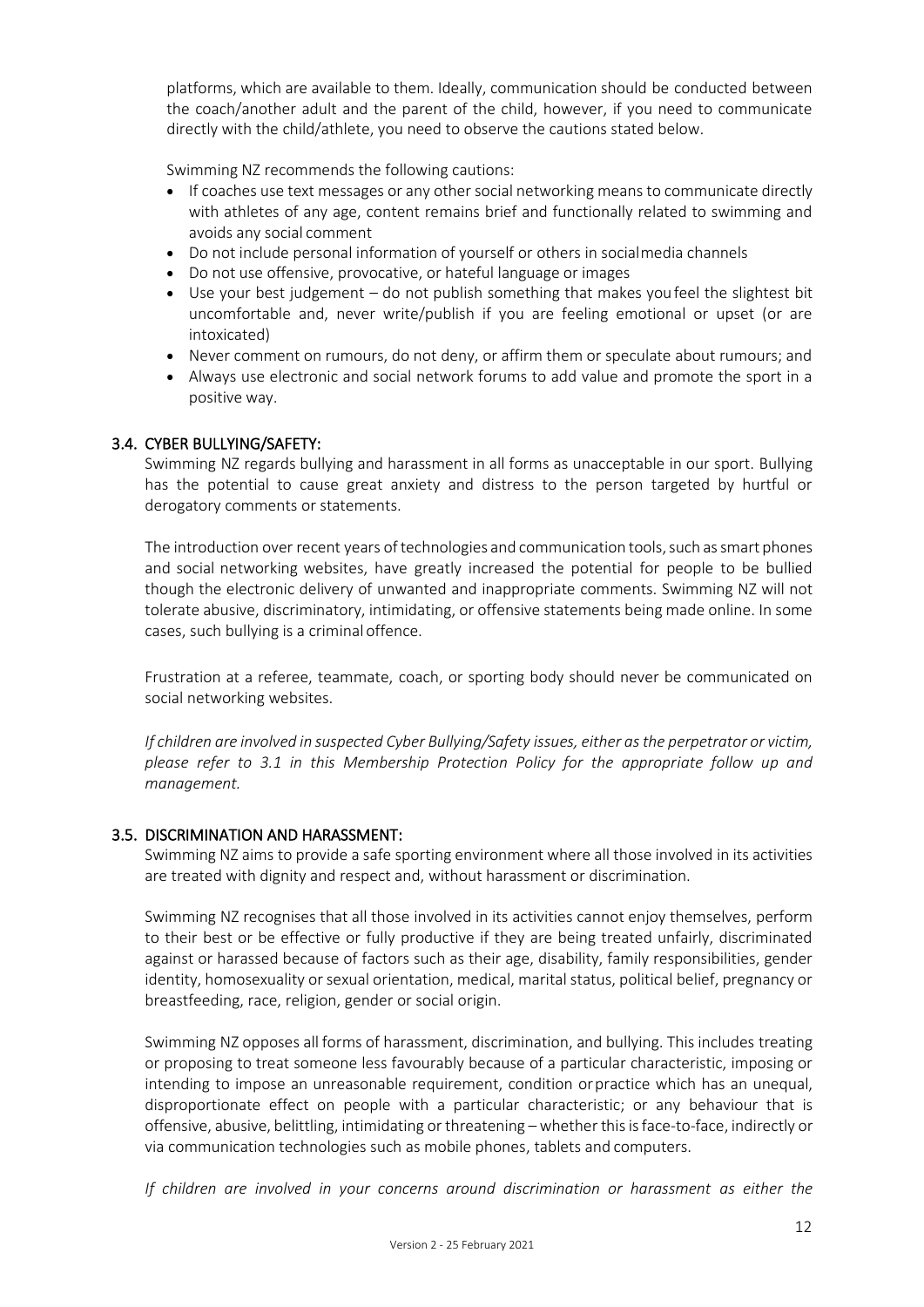*perpetrator or victim, please refer to 3.1 in this Membership Protection Policy for the appropriate follow up and management.* 

# 3.6. SEXUAL RELATIONSHIPS:

Swimming NZ takes the position that consensual intimate relationships (whether or not of a sexual nature) between coaches and the adult athletes they coach, should be avoided as they can have harmful effects on the athlete involved, on other athletes and coaches and on the sport's public image. These relationships can also be perceived to be exploitative due to the differences in authority, power, maturity, status, influence and dependence between the coach and the athlete.

If an athlete attempts to initiate an intimate sexual relationship with a coach, it is the coach's responsibility to discourage the approach and to explainwhy such a relationship is not appropriate.

The coach or athlete may wish to seek advice or support from another adult if they feel harassed. Our complaints process is outlined in 8.1 of this policy.

*If children under the age of 18 are involved in your concerns around sexual relationships as either the perpetrator or victim, please refer to 3.1 in this Membership Protection Policy for the appropriate follow up and management.* 

# 3.7. PREGNANCY:

Pregnant women should be treated with respect and any unreasonable barriers to their full participation in our sport should be removed.

Swimming NZ recommends that pregnant women wanting to participate in our sport consult with their medical advisors to ensure they make informed decisions about participation. Pregnant women should be aware that their own health and wellbeing, and that of their unborn children, should be of the utmost importance in their decision making about the way they participate in our sport.

#### 3.8. GENDER IDENTITY:

Everyone bound by this policy must treat people who identify astransgender fairly and with dignity and respect. This includes acting with sensitivity and respect where a person is undergoing gender transition. Swimming NZ will not tolerate any unlawful discrimination or harassment of a person who identifies as or as thought to be transgender or transsexual.

Swimming NZ recognises there is debate over whether a male to female transgender person obtains any physical advantage over other female participants. If issues of performance advantages arise, Swimming NZ will seek advice on the application of those laws in the circumstances.

Swimming NZ is aware that the International Olympic Committee (IOC) has established criteria for selection and participation in the Olympic Games. Where a transgender person intends to compete at an elite level, we will encourage them to obtain advice about the IOC's criteria, which may differ from the position taken by Swimming NZ.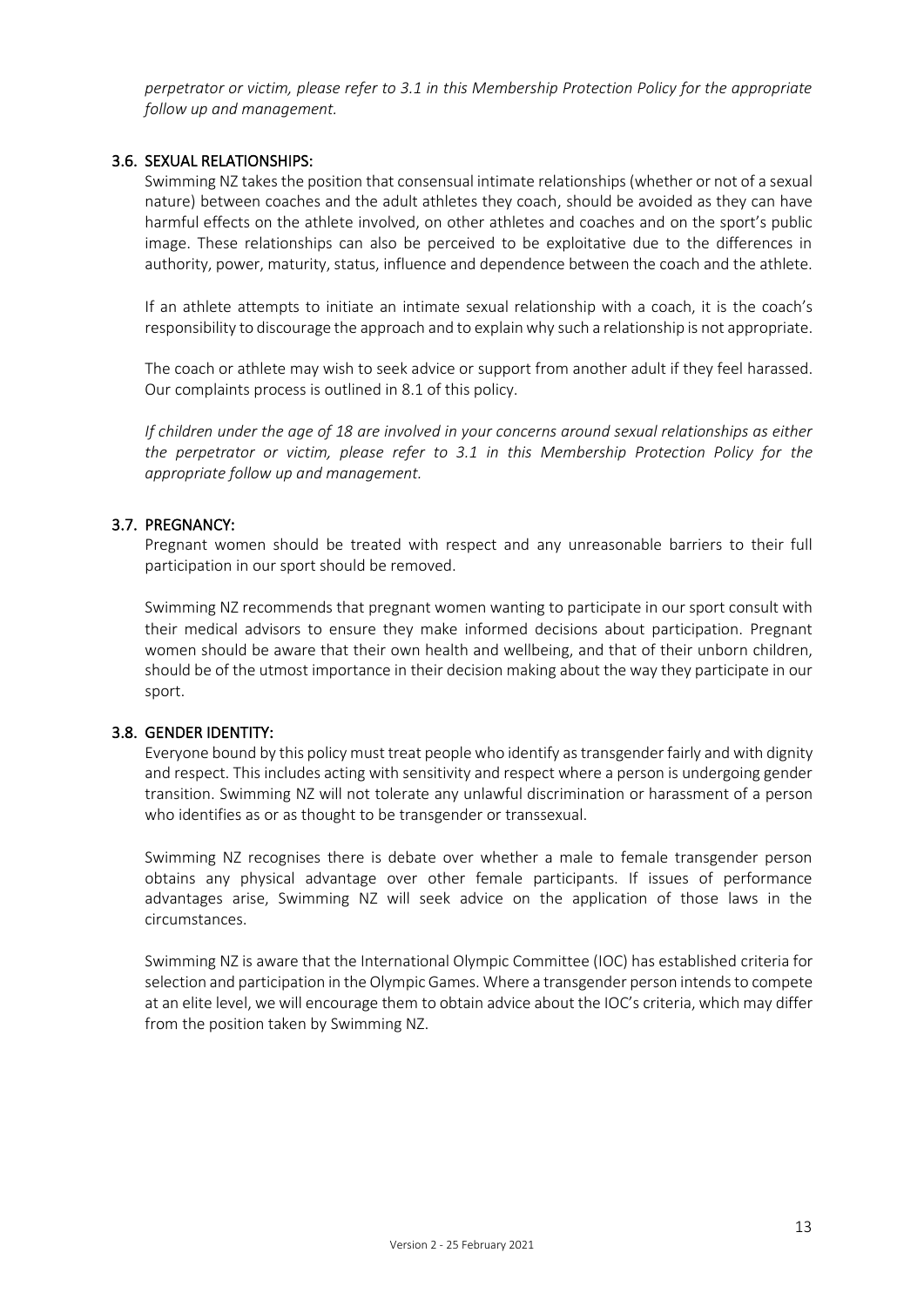# 3.9. RESPONSIBLE SERVICE AND CONSUMPTION OF ALCOHOL:

Swimming NZ is committed to conducting sporting and social events in a manner that promotes the responsible service and consumption of alcohol. In general, our position that:

- Event hosts must always comply with the law, including the Sale of Liquor Act.
- Event hosts must prevent drunkenness, minors accessing liquor, and understand that irresponsible liquor practices lead to problems both onand off the premises.
- At events held or endorsed by Swimming NZ where alcohol is served, food and low-alcohol and non-alcoholic drinks should also be available; and
- Safe transport options should be considered as part of any event held where alcohol is served.
- Alcohol-free social events should be provided for young people andfamilies.

# 3.10. SMOKE-FREE AND VAPE-FREE ENVIRONMENT:

Swimming NZ is committed to conducting sporting and social events in a manner that promotes a smoke-free and vape-free environment. The following policiesshould be applied to sporting and social events:

- No smoking or vaping shall occur at or near any sporting event or competition involving persons under the age of 18 years. This policy shall apply to coaches, athletes, officials, and volunteers; and
- Social functions shall be smoke-free and vape-free.

# 3.11. ANTI-DOPING AND ILLICIT DRUGS IN SPORT:

Swimming NZ has adopted the Drug Free Sport New Zealand (DFSNZ) Anti-Doping Rules (as amended from time to time by DFSNZ) and the FINA anti-doping rules as its anti-doping policy.

Swimming NZ is committed to providing a drug-free sport in which members can compete fairly. Breaches of the DFSNZ Anti-Doping Rules shall be dealt with in accordance with those Rules.

This position statement is designed to help prevent the uptake of illicit drug use and reduce the drug-related harm to individuals, families and stakeholders of Swimming NZ and the broader community.

Some illicit drugs may be legitimately used under the supervision of a physician for a clinically justified purpose and then only if approved by Swimming NZ or Drug Free Sport NZ for each specific application. If you are using a prohibited substance for a legitimate reason and wish to compete you should obtain a Therapeutic Use Exemption from Drug Free Sport NZ. The possession and use of illicit drugs are subject to New Zealand laws.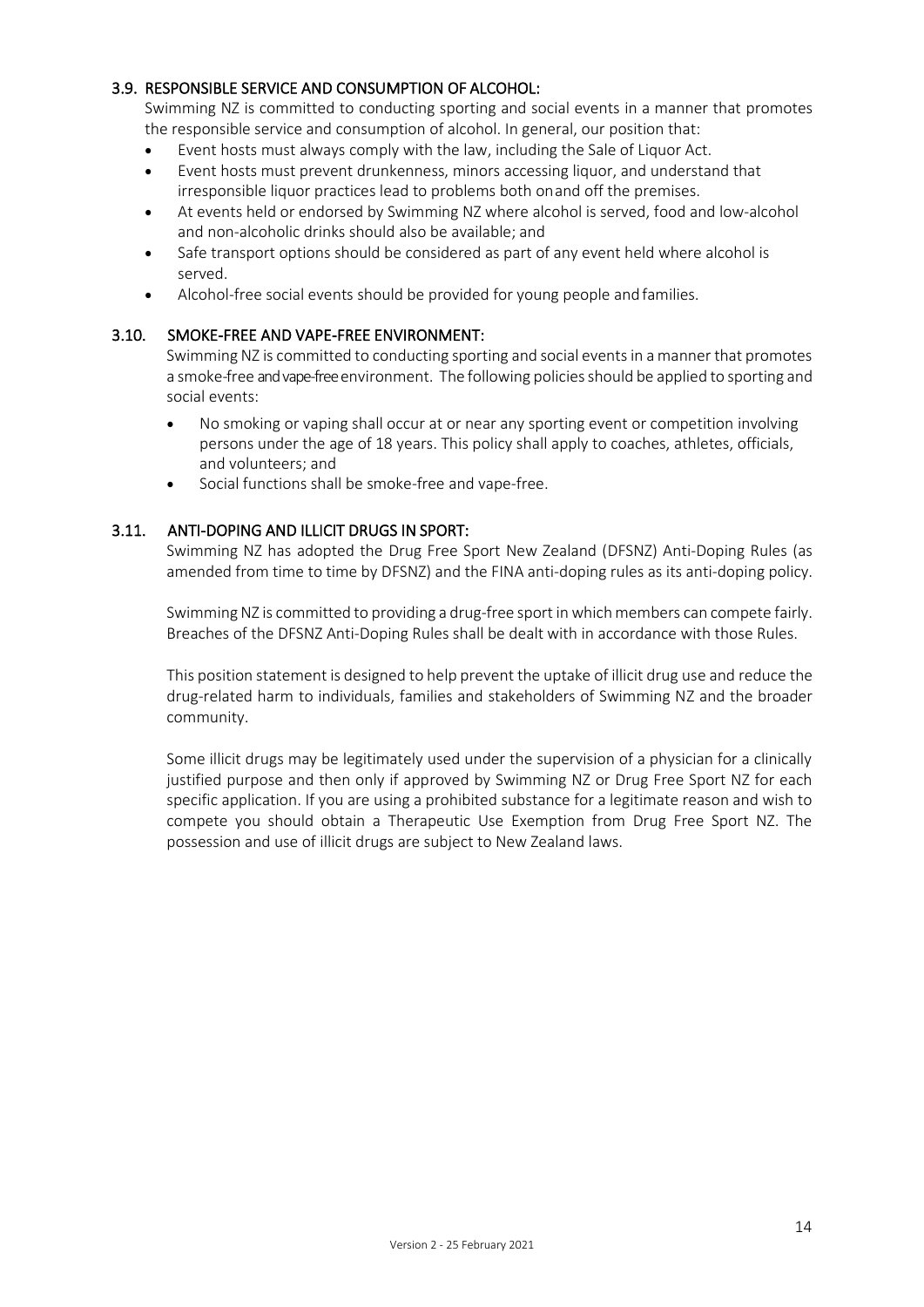# SECTION FOUR: DIVERSITY AND INCUSION POLICY

Swimming NZ is committed to providing an inclusive culture that fosters and promotes diversity at all levels and values the different experiences and viewpoints that each individual within a diverse group brings, and to treating every individual with respect. Swimming NZ recognises that to deliver outstanding service and breakthrough solutions to our diverse participant community, it too must be diverse.

Swimming NZ recognises and celebrates its diversity and strives to grow to reflect the diversity of its participants. Swimming NZ values and respects the contributions, ideas and experiences of people from all backgrounds and strives to provide a culture where individual diversity is recognised and celebrated.

# Operating Principles:

Swimming NZ views diversity as including but not limited to differences in skills, education, race, ethnicity, gender, age, sexual orientation, cultural background, family responsibilities, physical abilities and beliefs.

Swimming NZ recognises inclusion as the organisational means by which diverse individuals are culturally and socially accepted, welcomed, equally treated and enabled to reach and contribute their full talents.

# Scope:

This policy applies to every level and aspect of the business including but not limited to the Board and Staff across Swimming NZ.

#### Accountability

The Chief Executive Officer (and/or their delegates) is accountable to the Swimming NZ Board for the successful implementation of this policy. To ensure this occurs, the Board will monitor and report progress on diversity and inclusion initiatives as appropriate, but at least annually.

# 4.1. POLICY:

This policy provides a framework for Swimming NZ's current and future diversity and inclusion initiatives. Swimming NZ strives for a culture of inclusion in which the unique contributions of all are recognised and valued, where people are free to be themselves. Diversity is embraced, and we promote a work environment that is encouraging of difference and free from harassment and discrimination. Swimming NZ is committed to providing opportunities and initiatives that assist all to reach their potential and will regularly benchmark and report on its diversity progress, policy and objectives.

#### Policy Objectives:

Each year Swimming NZ's Board will set measurable objectives to promote diversity and inclusion, including gender and pay equity. The Board will require that for each paid and unpaid position e.g. national coaching positions, at least will be considered and interviewed.

The Board will review and disclose annually in its annual report a diversity statement on the composition of the Swimming NZ Board and staff.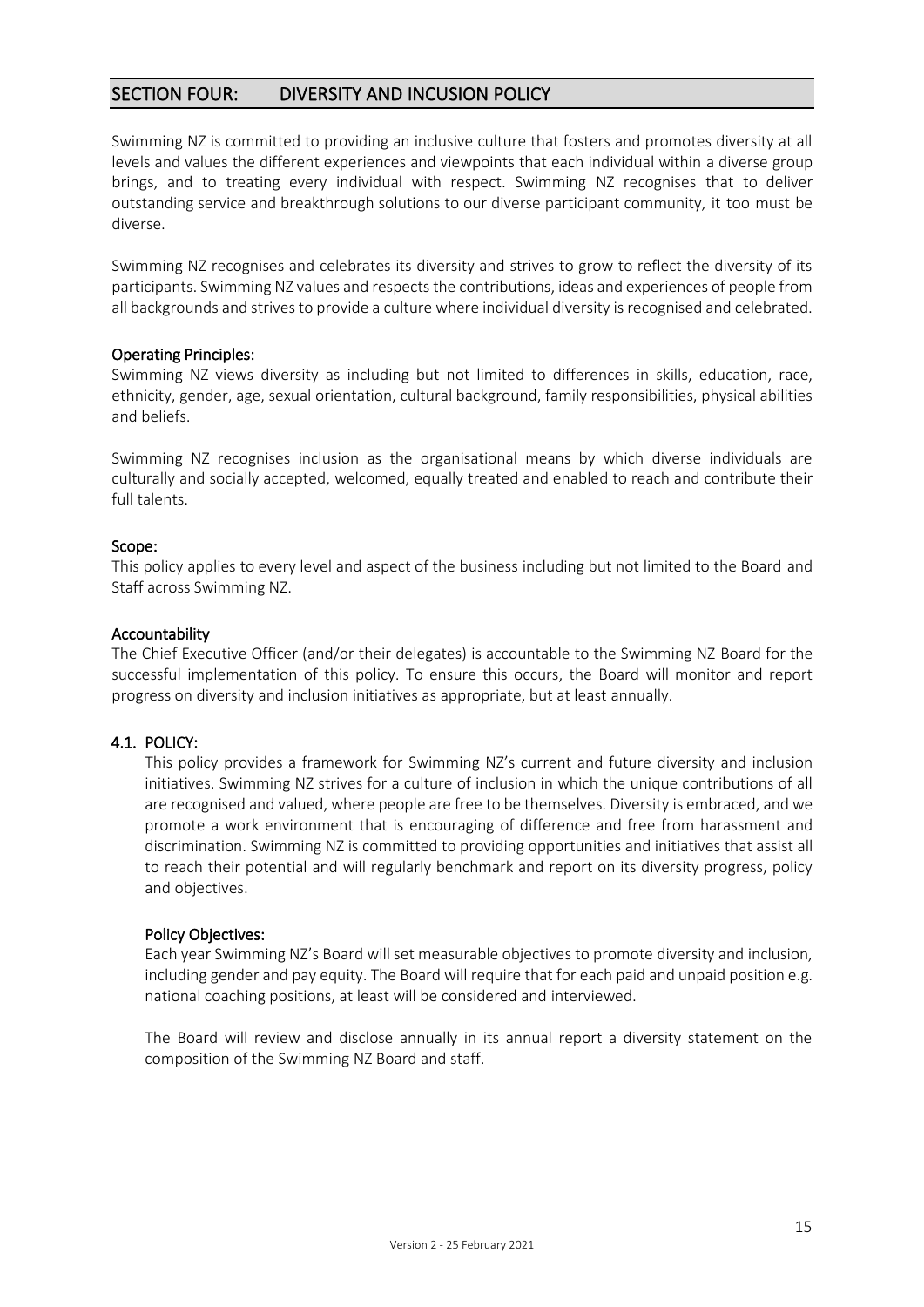# SECTION FIVE: POLICE VETTING POLICY AND PROCESS

The Swimming NZ Police Vetting policy is an essential part of its proactive and preventative approach to ensuring that every person involved in swimming is treated with respect, dignity and is protected from abuse. Swimming NZ is committed to eliminating discrimination, harassment, child abuse and other forms of inappropriate behaviour from our sport.

Swimming NZ will take all practicable steps to verify the suitability of individuals wishing to be involved in national events and other events or activities as identified by Swimming NZ, the regions, and clubs.

# 5.1 POLICY:

Swimming NZ requires individuals who operate at a club, regional or national level who wish to act in a role (paid or voluntary) that will have sole or joint responsibility for children or vulnerable people, to undergo a police vetting check (police vet) prior to being approved. Following the initial satisfactory police vet, coaches are to be vetted every two years and technical officials, managers, and others every three years thereafter.

Participation at Swimming NZ events by any coach, team manager or technical official is subject to:

- the individual returning a police vet report stating 'no result' or
- the individual returning a police vet report stating 'released with results', excluding an offence(s) specified under the [Vulnerable Children Act 2014](http://www.legislation.govt.nz/act/public/2014/0040/latest/whole.html) – schedule 2

If the returned police vet report **does contain** an offence(s) specified under the Vulnerable Children Act 2014 – [schedule 2,](http://www.legislation.govt.nz/act/public/2014/0040/latest/whole.html) then the individuals membership of Swimming NZ will be suspended immediately pending further enquiry by Swimming NZ. If the returned police vet report does not contain an offence(s) specified under the [Vulnerable Children Act 2014](http://www.legislation.govt.nz/act/public/2014/0040/latest/whole.html) – schedule 2, then in most cases, participation at Swimming NZ events will be approved subject to prior review by the Swimming NZ Membership Protection Advisor, who may recommend to Swimming NZ that participation at Swimming NZ events be denied pending further review of the result.

By agreeing to go through the police vetting process, individuals grant Swimming NZ the right to inform the relevant club/s that the police vet report has been released 'with results'. Swimming NZ will not provide any details that are contained within the 'with results' report. Swimming NZ will strongly recommend the club and individual discuss these results.

If the individual does not grant Swimming NZ the right to inform the relevant club/s that the police vet report has been released 'with results', then application for participation at Swimming NZ events will be denied.

Notwithstanding the standard two- or three-year cycle Swimming NZ may undertake further police vetting of an individual at any time it considers appropriate, (subject to fresh consent by the individual). If the procedure reports a previously undisclosed incident or behaviour relevant to this policy, the future of the individual's continued involvement with Swimming NZ will be reviewed and may, if appropriate, be terminated.

Swimming NZ will appoint a Membership Protection Advisor (MPA) who will work with Swimming NZ, New Zealand Swim Coaches and Teachers Association (NZSCTA), regions and clubs to help enforce the policy and offer skilled advice and support in the event that any 'released with results' reports are returned.

Swimming NZ nor Regions, nor clubs have any obligations under the Vulnerable Children Act 2014.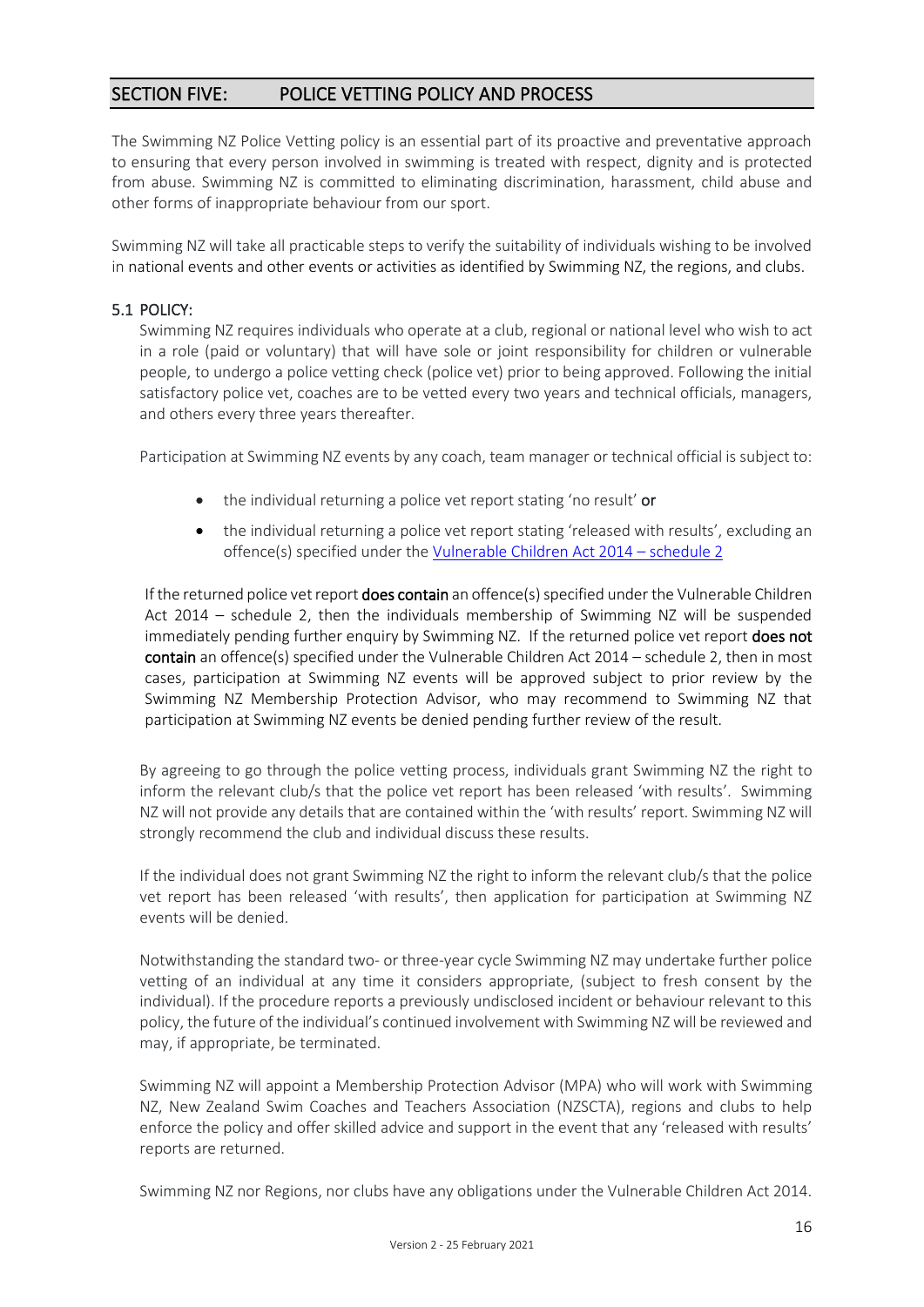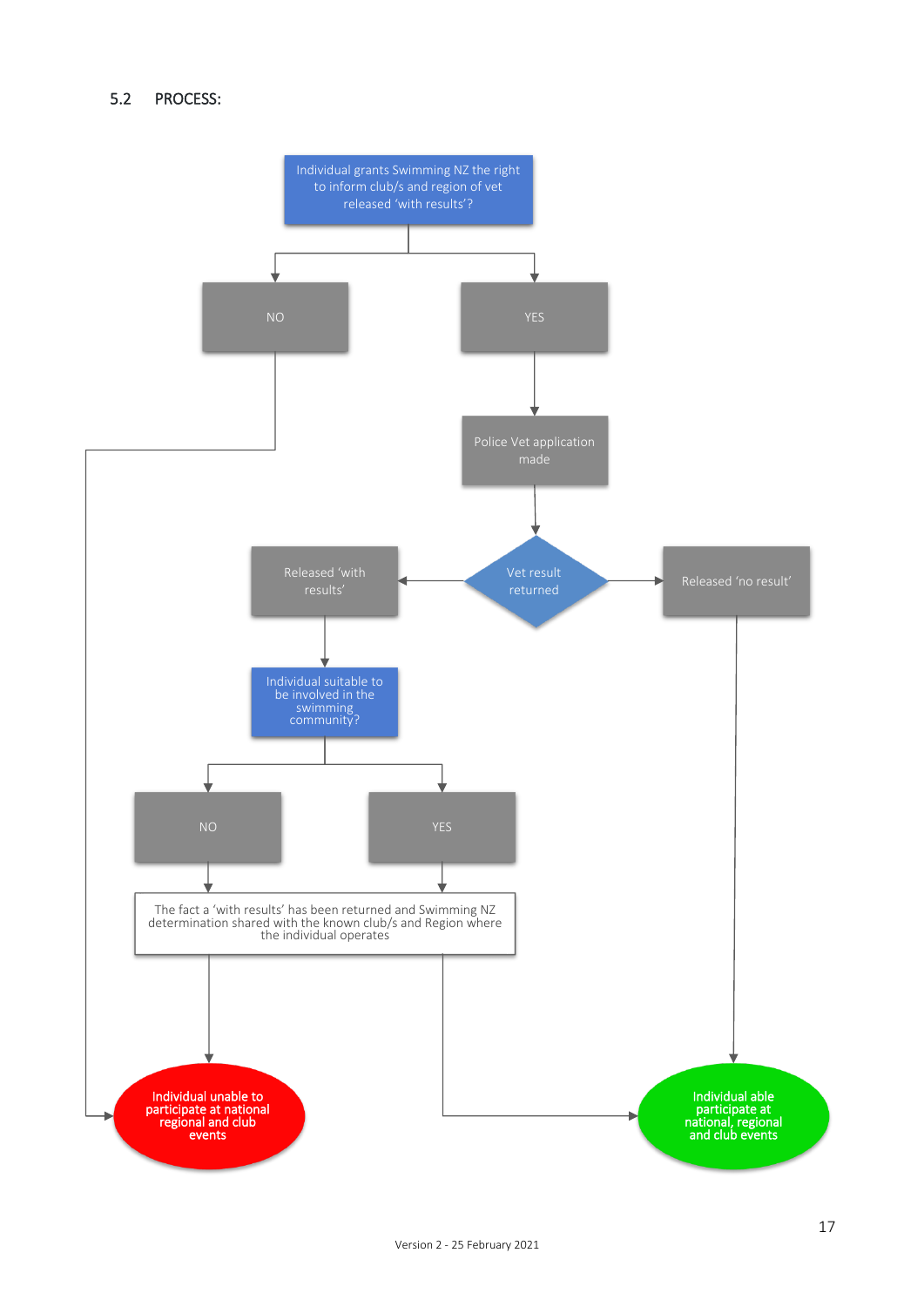- 1. A police vetting report will provide information regarding any convictions, dates of those convictions, types of offences and the sentence imposed. The report will also advise whether the police recommend that an individual does not have access to children, young people or vulnerable members of society due to behaviour of a violent or sexual nature (that may not, for whatever reason, have resulted in a conviction).
- 2. Swimming NZ require individuals to authorise the request of a police vetting report by completing the official Consent to Disclose Information form. As part of this process the individual will be required to agree to authorise Swimming NZ to have the right to immediately advise any club/s or regions that engage the services of the individual if a 'released with results' report is returned (the details of the report will not be shared).
- 3. In some cases, it will be necessary to obtain the equivalent of a police vetting report or a copy of criminal conviction record from another country where the individual concerned has resided.
- 4. The Head of Participation and Events has oversight of the Swimming NZ police vetting policy. NZSCTA is responsible for administering the process and loading completed police vetting checks into the Swimming NZ database. The Swimming NZ Membership Protection Advisor (MPA) will be responsible for dealing with any police vet reports that are returned with results.
- 5. The individual concerned is entitled to request a copy of the Police vetting report obtained by Swimming NZ.
- 6. If the Police vetting report is returned 'released with results' NZSCTA will send the report to the MPA who will decide the suitability of the individual to be involved with swimming in New Zealand. When making this decision the MPA may consider the following when assessing the results of a vetting report:
	- o The offence is listed as one of the 'Specified Offences' as listed in the Vulnerable Children Act
	- o The nature of the offence and relevance to involvement with Swimming NZ
	- o Length of time since the crime was committed
	- o Age and maturity now as compared to when the crime was committed, the seriousness of the crime e.g. length of sentence, use of a weapon, the circumstances at the time of violent behaviour
	- o Pattern of offending, e.g. a short spate may indicate a 'phase', but a regular pattern may indicate continued inappropriate behaviour
	- o Any other factors deemed relevant
- 7. If the Membership Protection Advisor (MPA) deems the results **do not** meet the threshold to exclude the individual from participating in national events they will:
	- o advise the individual of this outcome
	- o inform the club/s that engage the individual that the police vet has been released 'with results' (report details will not be shared)
	- o inform local region and any other relevant parties of the 'with results' report if deemed necessary or required.
	- o Inform NZSCTA to record on the Swimming NZ database that the police vet has been completed.
- 8. If the Membership Protection Advisor deems the results do meet the threshold to exclude the individual from participating in national events, or maintaining Swimming NZ membership they will pass on the information to the Swimming NZ CEO who will: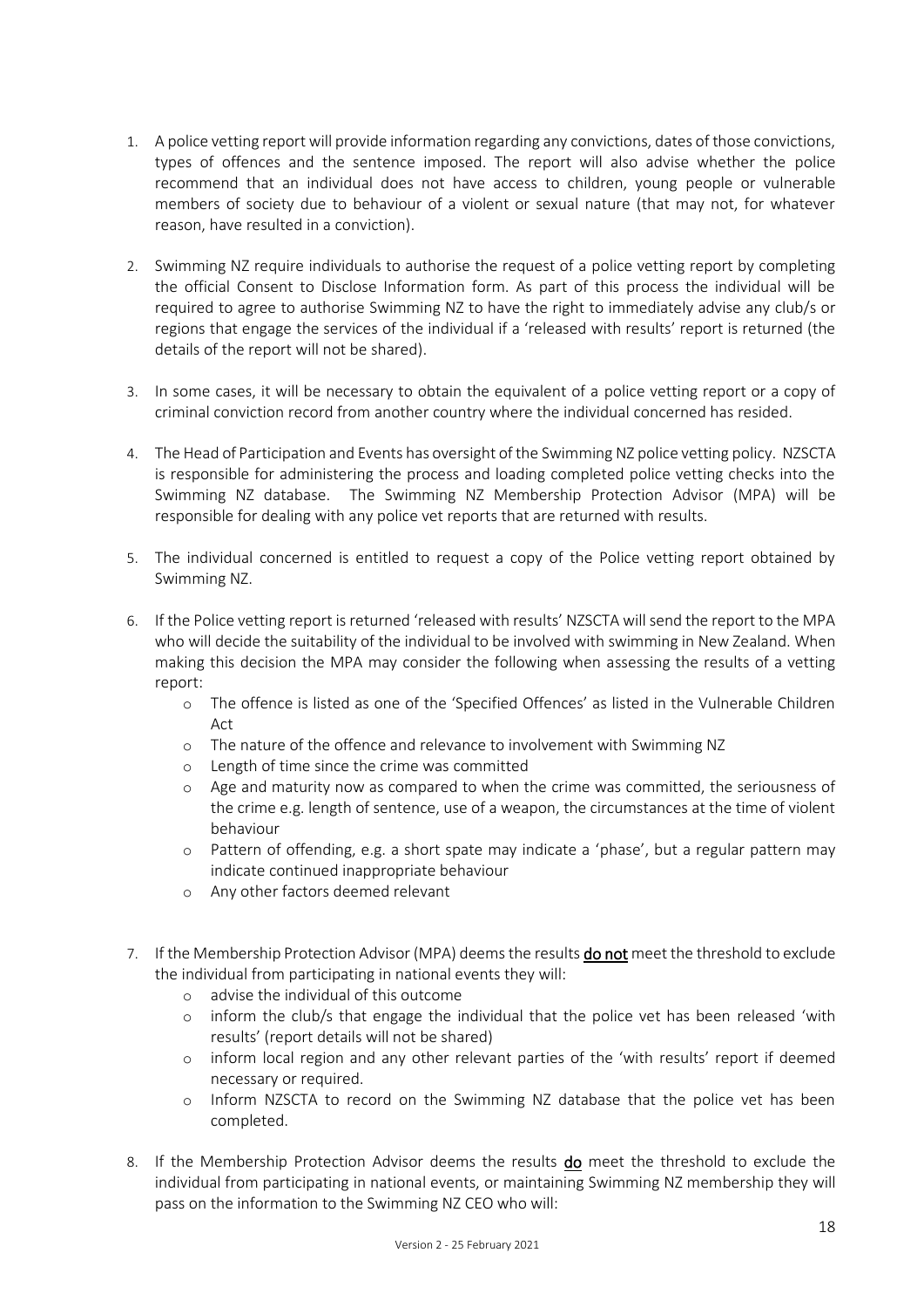- o advise the individual of this outcome
- o work in conjunction with the individual to understand the full circumstances of the details contained within the report
- o inform the club/s that engage the individual that the police vet has been released 'with results' (report details will not be shared) with a recommendation that could include immediate suspension of the member pending a further investigation
- o inform local region and any other relevant parties of the 'with results' report if deemed necessary
- o make a recommendation to the Swimming NZ Board as to the suitability of continued Swimming NZ membership
- 9. If Swimming NZ already engages the individual, they may suspend the individual pending the decision to either cease or continue their involvement with Swimming NZ. If the individual is applying to take part in a national event for the first time their application for accreditation will be placed on hold pending the outcome of the police vet report.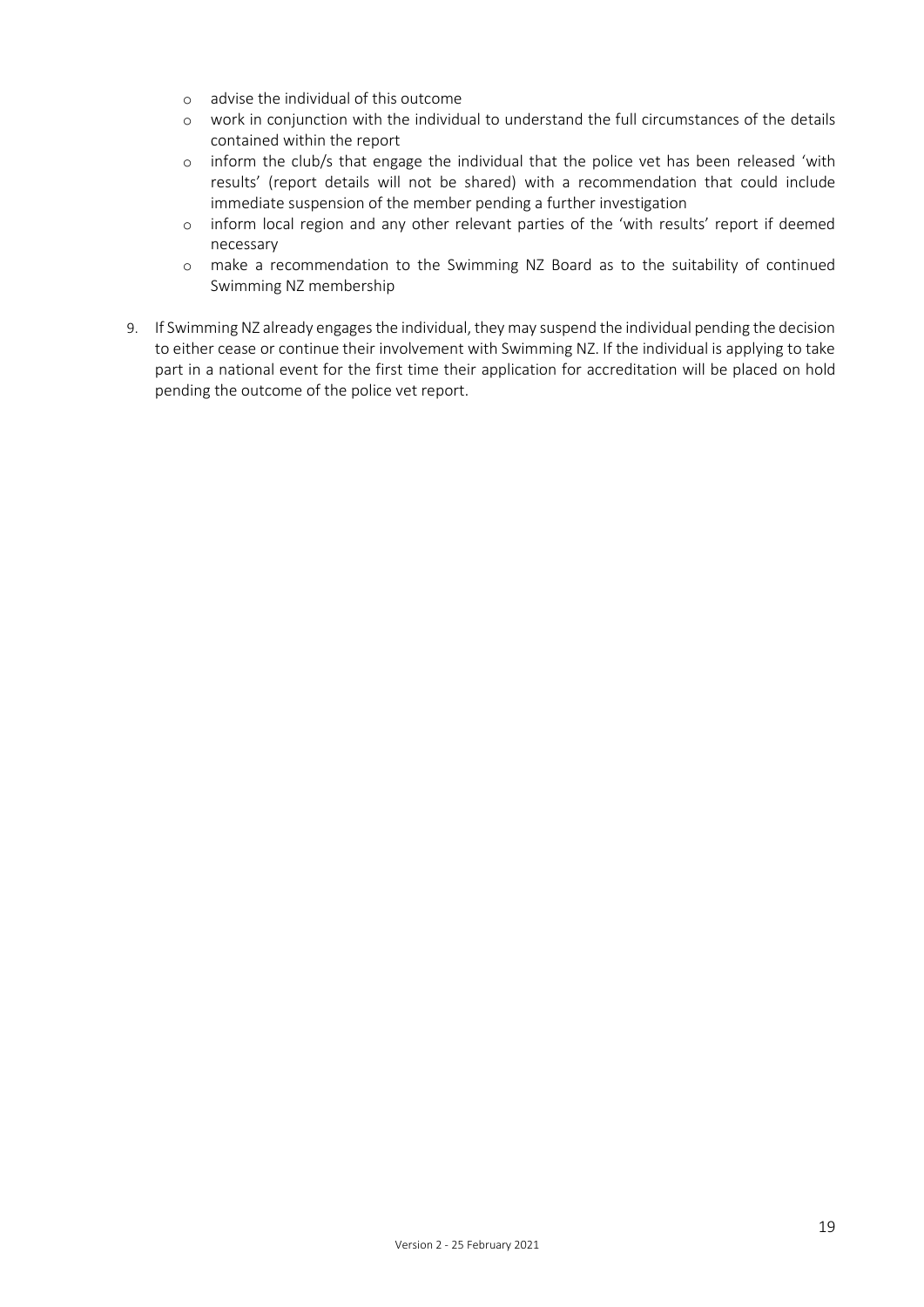# **SECTION SIX: COMPLAINTS AND DISCIPLINE POLICY AND PROCESS**

### 6.1 POLICY:

Swimming NZ believes that all members (athletes, coaches, clubs, and regions) deserve, and should always show, respect and understanding for each other.

A member may wish to make a formal complaint about a wide variety of actions, decisions or processes that affect them or another member. When people involved in swimming get into disagreements or disputes it can become a significant issue. Responding quickly, fairly, and thoughtfully to address complaints and disputes is important to everyone involved.

#### The purpose of the *Complaints and Discipline Policy and Process* is to:

- provide processes to resolve disputes that arise between people involved in swimming in New Zealand that cannot in the first instance be resolved between parties
- provide processes to deal with alleged breaches of the Swimming NZ Code of Conduct and serious breaches of Swimming NZ policies
- provide a process to determine appeals against a decision involving suspension, expulsion, penalty, or material detriment to an individual

Any person who considers that a member has engaged in harassment, discrimination or abuse may make a complaint. A complaint may be in relation to an act, behaviour, omission, situation, or decision that the complainant considers unfair, unjustified, unlawful and / or a breach of the Swimming NZ Code of Conduct.

Every effort will be made to resolve any complaint at the lowest level possible. Therefore, if a complaint or issue of concern is related to behaviour or an incident that occurred at a club or regional level then this should be reported to and handled by the relevant club or regional association. Where a complaint cannot be resolved at club or regional association level, it should be directed to Swimming NZ through its Membership Protection Advisor.

#### Improper Complaints

Swimming NZ aims for any complaints to have integrity and be free of unfair repercussions or victimisation against the person making the complaint. If at any point in the complaints process a complainant has knowingly made an untrue complaint or the complaint is malicious or intended to cause distress to the person complained of, the matter may be dealt with as a disciplinary matter.

#### Disputes between Members

Disputes that are sufficiently serious that they are escalated to Swimming NZ will be subject to this policy.

#### Relationship to the Swimming NZ Constitution

This Policy must not be interpreted as restricting or limiting the powers of Swimming NZ, the Board, or the CEO as provided for in the Constitution or the powers of a Region under its rules.

#### Relationship to law

Any action taken under this Policy will be without prejudice to any right or remedy a member, Swimming NZ or a Region may have in law.

#### Doping

This Policy does not apply to violations of Drug Free Sport New Zealand's Anti-Doping Rules. Members will be bound by the provisions of the Drug Free Sport New Zealand Anti-Doping Rules.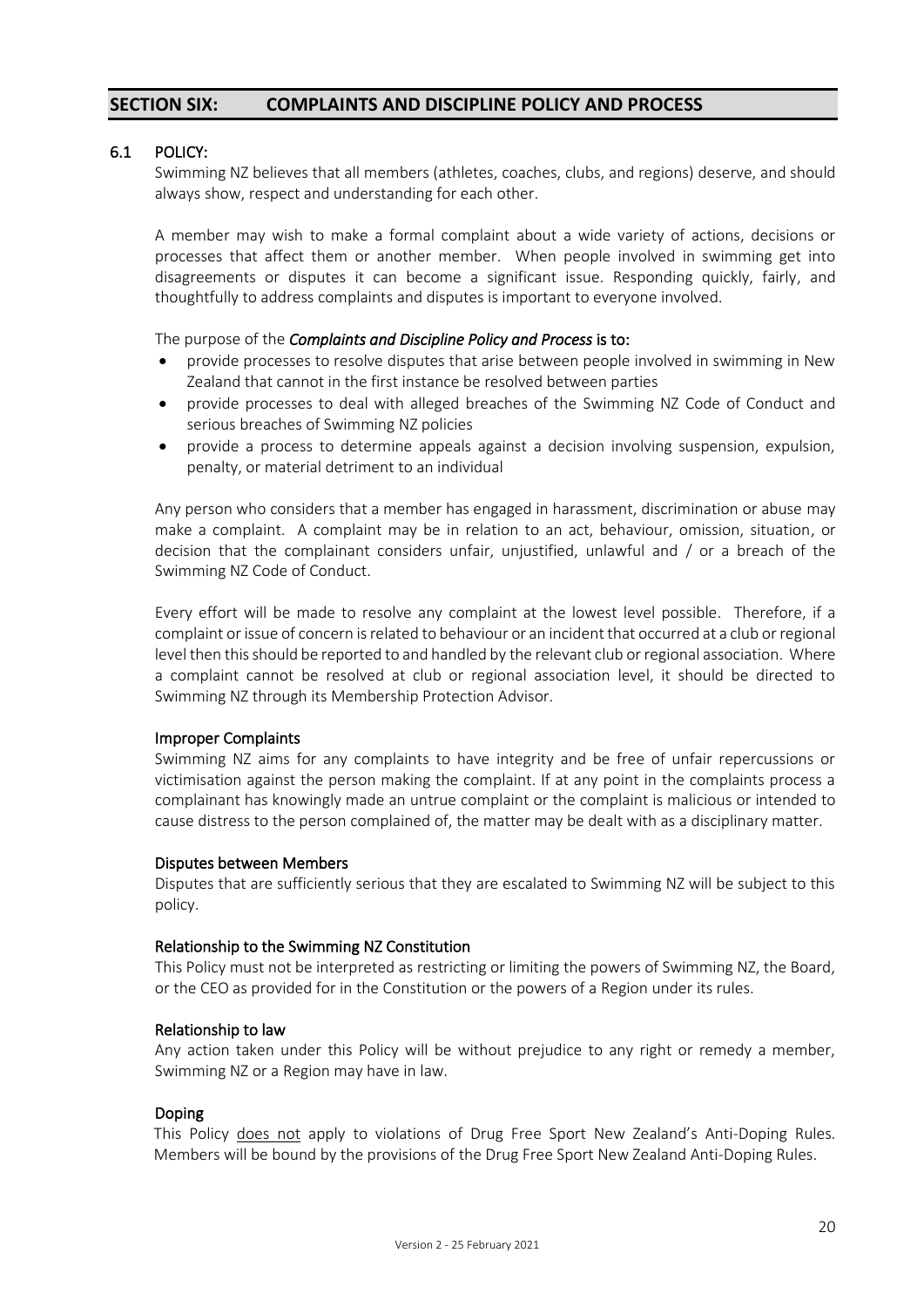# Selection appeals

This Policy does not apply to appeals against:

- A Member's non-selection to a New Zealand swimming team
- A Member's non-nomination to a New Zealand Olympic or Commonwealth Games Team.

Any appeal relating to the non-selection of athletes needs to be made directly to the Swimming NZ CEO within 7 days of notification of non-selection/nomination

If unsure whether the *Complaints and Disputes Policy* applies to your situation, the Swimming NZ Membership Protection Advisor can provide guidance and can be contacted on [mpa@swimming.org.nz](mailto:mpa@swimming.org.nz)

# 6.2 PROCESS:

# 6.2.1 Lodging a complaint

A complaint or issue of concern is constituted when submitted in writing. It is recognised that when complaints are of a highly sensitive nature, it may be required to preserve the anonymity of the complainant. The complaint form and any accompanying notes must be kept in a confidential and safe place. Complaints must be made in writing within 14 days of the event(s). Use the attached Complaint Form where possible.

Generally, if a complaint or issue of concern is related to behaviour or an incident that occurred at a club or regional association level then this should be reported to and resolved by the relevant club or region.

Where a complaint or issue of concern cannot be resolved at club or regional association level, or it specifically relates to an occurrence at a national event it should be directed to Swimming NZ through its Membership Protection Advisor (MPA).

The **Membership Protection Advisor** has the right to forward a complaint to any party they deem appropriate to assess and resolve the issue.

#### Complaints involving children

If the complaint involves children, the Swimming NZ *Child Protection Guidelines* must be followed, and the Membership Protection Advisor must be informed at [mpa@swimming.org.nz.](mailto:mpa@swimming.org.nz) If the complaint involves serious risk to the safety of children, then the Police or Oranga Tamariki (Ministry for Children) should be contacted immediately.

#### 6.2.2 Club Resolution

- a. Where there is an alleged breach of the *Code of Conduct* or breach of a Swimming NZ policy, the incident should initially be raised with the relevant club. The club may be able to resolve the issue by taking informal steps such as holding a meeting, reviewing a process or decision, or requesting an apology is given.
- b. Where the club has no rules that deal with disciplinary matters, the club will determine the matter in accordance with this Complaints and Discipline Policy. In such situations:
	- i. The club committee will choose the members of the panel (taking into consideration independence and experience) to consider the matter
	- ii. In relation to breaches of the *Code of Conduct* and Swimming NZ policies, there will be a right of appeal to Swimming NZ only in accordance with Rule 4 (Appeals).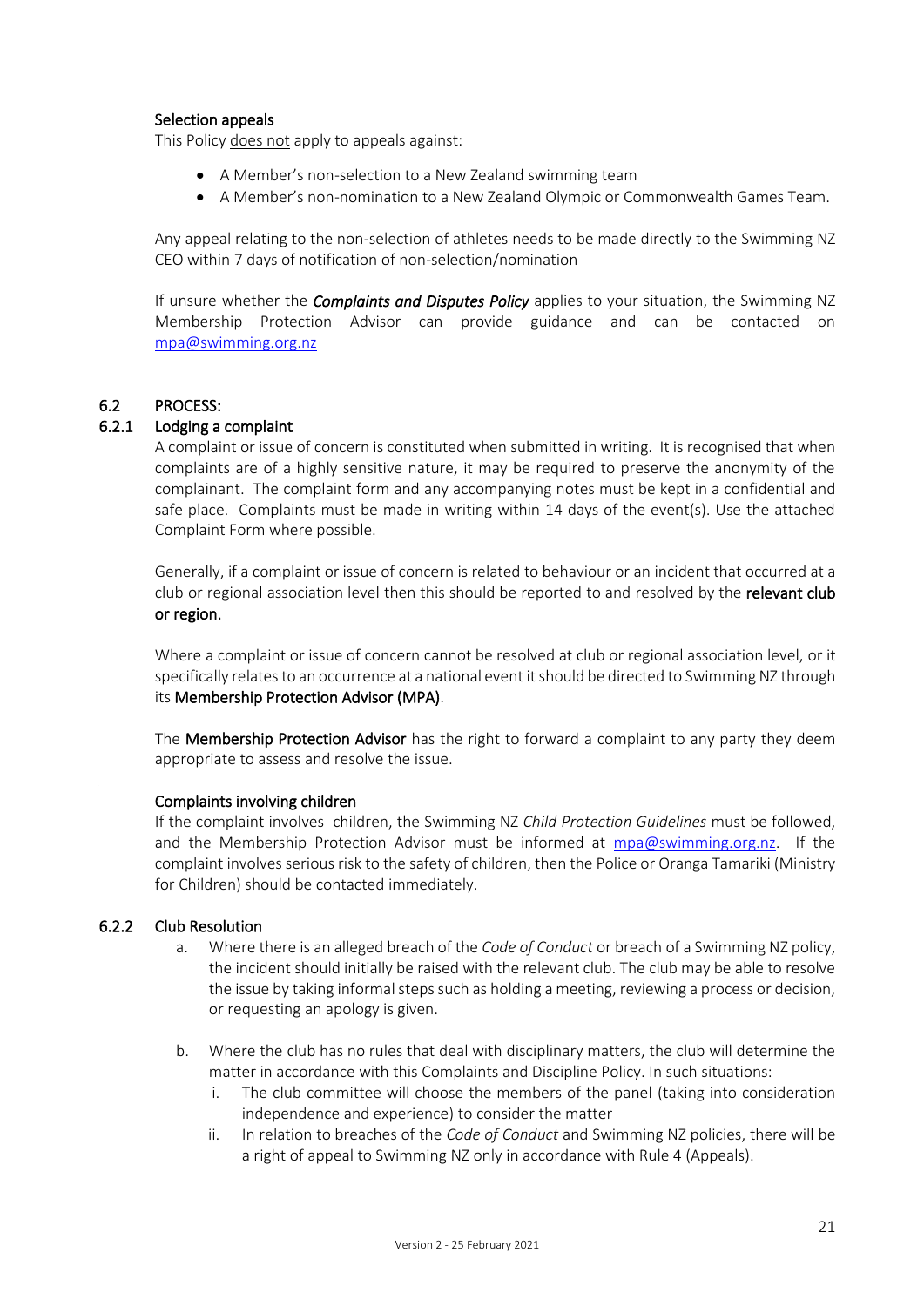- c. Where a satisfactory resolution cannot be reached by the club, the issue is too serious to be addressed informally or the club is unable to run a proper process (e.g. where the club is involved in the alleged breach), the matter will be dealt with by the Region whose Member is allegedly in breach.
- d. Where a satisfactory resolution cannot be reached by either the club or regional association, the alleged breach may be escalated to Swimming NZ.

# 6.2.3 Region Resolution

- a) Where any breach or dispute is to be determined by a Region it will be determined in accordance with the rules of that Region.
- b) Where a Region has no rules that deal with disciplinary matters, the Region will determine the matter in accordance with this *Complaints and Discipline Policy*. In such situations:
	- i. The board (or executive committee) of the Region will choose the members of the panel (taking into consideration independence and experience) to consider the matter
	- ii. In relation to breaches of the *Code of Conduct* and Swimming NZ policies, there will be a right of appeal to Swimming NZ only in accordance with 6.2.5.

#### 6.2.4 Process for club and Region Resolutions:

- i. A process for resolving an alleged breach of the *Code of Conduct* or significant breach of a Swimming NZ policy may be simple and straightforward, or it may be more formal and include reviewing documents, data, and interviewing witnesses.
- ii. All processes for resolving matters must be run in good faith and follow the principles of natural justice. This includes not jumping to conclusions before going through a proper process. A simple test for processes and decisions is 'what would a fair and reasonable person have done in the circumstances'?
- iii. Key elements of a fair process:
	- The person complained about, or accused of the breach, should be told details of the allegation(s);
	- the person complained about, or accused of the breach, should be given a reasonable opportunity to respond; and
	- any explanations should be fully considered before conclusions are reached
	- the outcome, with a summary of the allegation, the evidence considered, any submissions made and the reasons for the decision should be recorded in writing and given to the people directly involved.

#### 6.2.5 Appeals from Regional Members and Member Clubs

- a. A Member may appeal a decision made by a Club or Region only if the outcome is:
	- Suspension
	- Expulsion
	- Penalty; or
	- Any other material detriment
- b. A decision made by a Club or Region can only be appealed to Swimming NZ on the ground that the decision and/or penalty (as listed above) is incorrect, excessive, or manifestly unjust.
- c. Any appeal to Swimming NZ should be provided in writing to the CEO within 28 calendar days of the date of the decision appealed against.
- d. The written notice will: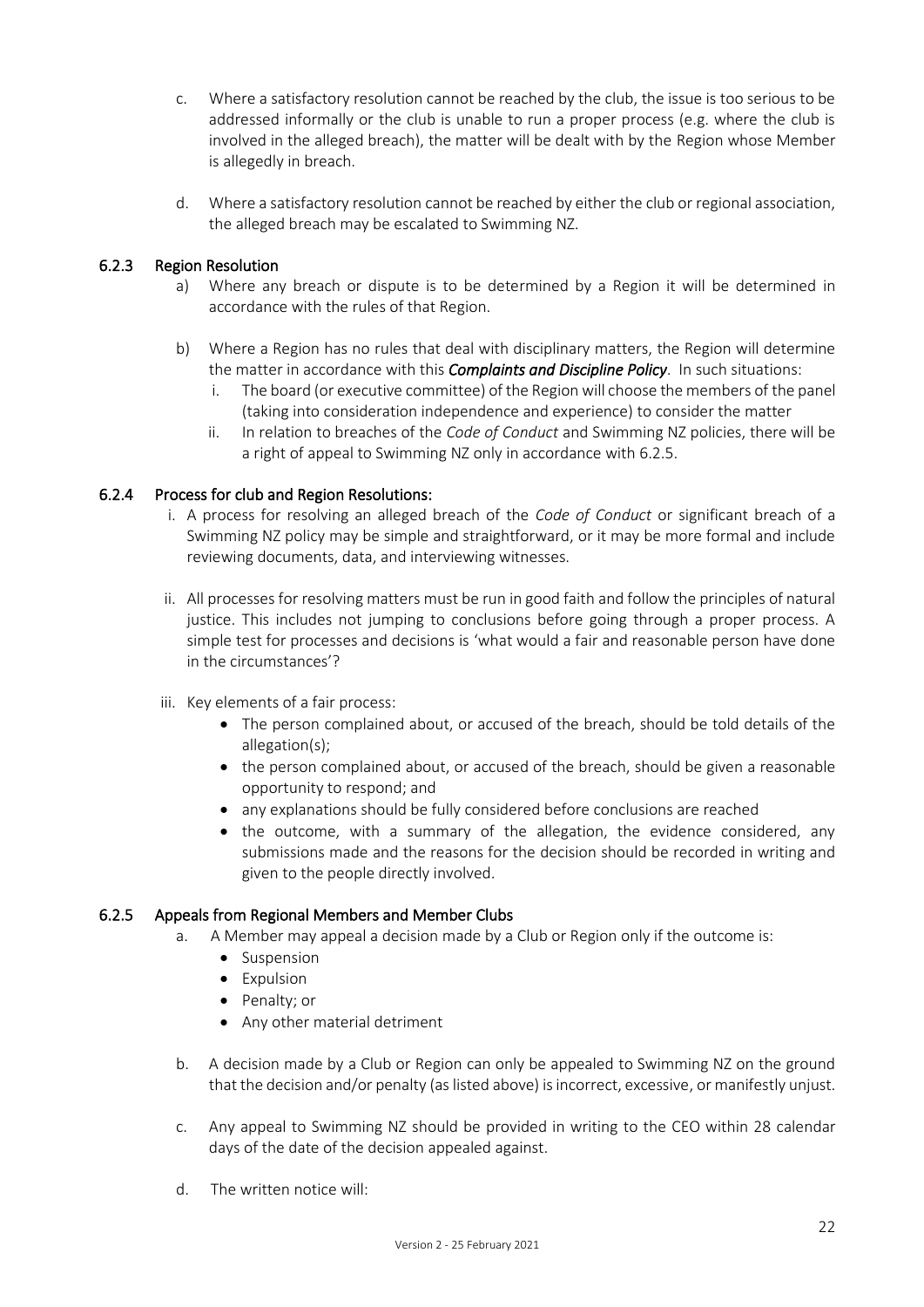- i. Include a copy of the decision being appealed against
- ii. Include a summary of the reasons why the Member wishes to appeal against the decision
- iii. Indicate whether the Member wishes to appeal against a part of the decision (and if so the grounds for doing so) or wishes to have a re-hearing of the entire matter
- iv. Be copied to the Region or Member Club which made the decision being appealed against.
- v. Upon receipt of the notice the Swimming NZ CEO may either:
	- (i) Convene a Panel in accordance with Rule 6.2(g) below; or
	- (ii) Require that the Regional Member / Member Club and the Member submit to the jurisdiction of the Sports Tribunal for the hearing of the appeal

# 6.2.6 Investigation of complaints by Swimming NZ

- a) Where a formal complaint is made or referred to Swimming NZ, the Chief Executive Officer (CEO) may refer it to the Membership Protection Advisor (MPA) who will assess it and make a recommendation about where the complaint should be directed, what process should be followed, and who the decision maker should be. Options might include an informal process, investigation, facilitation or mediation, or a disciplinary process.
- b) The CEO/MPA will acknowledge receipt of a complaint within 3 working days of receiving it. Details of the complaint will be entered into a Complaints Register.
- c) The complaint will be assessed with the following matters to be considered:
	- what the complaint is about
	- how serious or urgent the complaint is
	- whether there is a prescribed process for the type of complaint
	- whether the matter should be dealt with under the Disciplinary and Appeals Policy
	- whether the complaint may indicate a systemic problem
	- what risks the complaint raises for the Club / organization / Swimming NZ; and
	- the kind of resolution sought by the complainant
- d) After investigating these matters, a recommendation can be made by the MPA to the CEO as to whether:
	- a. there is no clear basis for complaint and no action can be taken (and an explanation given to the complainant); or
	- b. the complaint can be resolved informally and therefore is referred to the club or region for resolution; or
	- c. a formal process is needed; or
	- d. a hearing is needed (see 6.2 (g))
- e) If a formal process is required the CEO may decide at their sole discretion to may appoint a suitably qualified/experienced person) to undertake an investigation, such as the Membership Protection Advisor.
- f) Any investigation of an alleged breach or enforcement may be postponed where there is a separate investigation by an outside agency.

#### 6.2.7 Hearing

*a) Appointment of Panel*

The CEO will appoint a panel of enquiry of three individuals made up as follows:

• An appropriately qualified person (for example, a lawyer, a Justice of the Peace, or HR professional) who will act as the Panel's Chair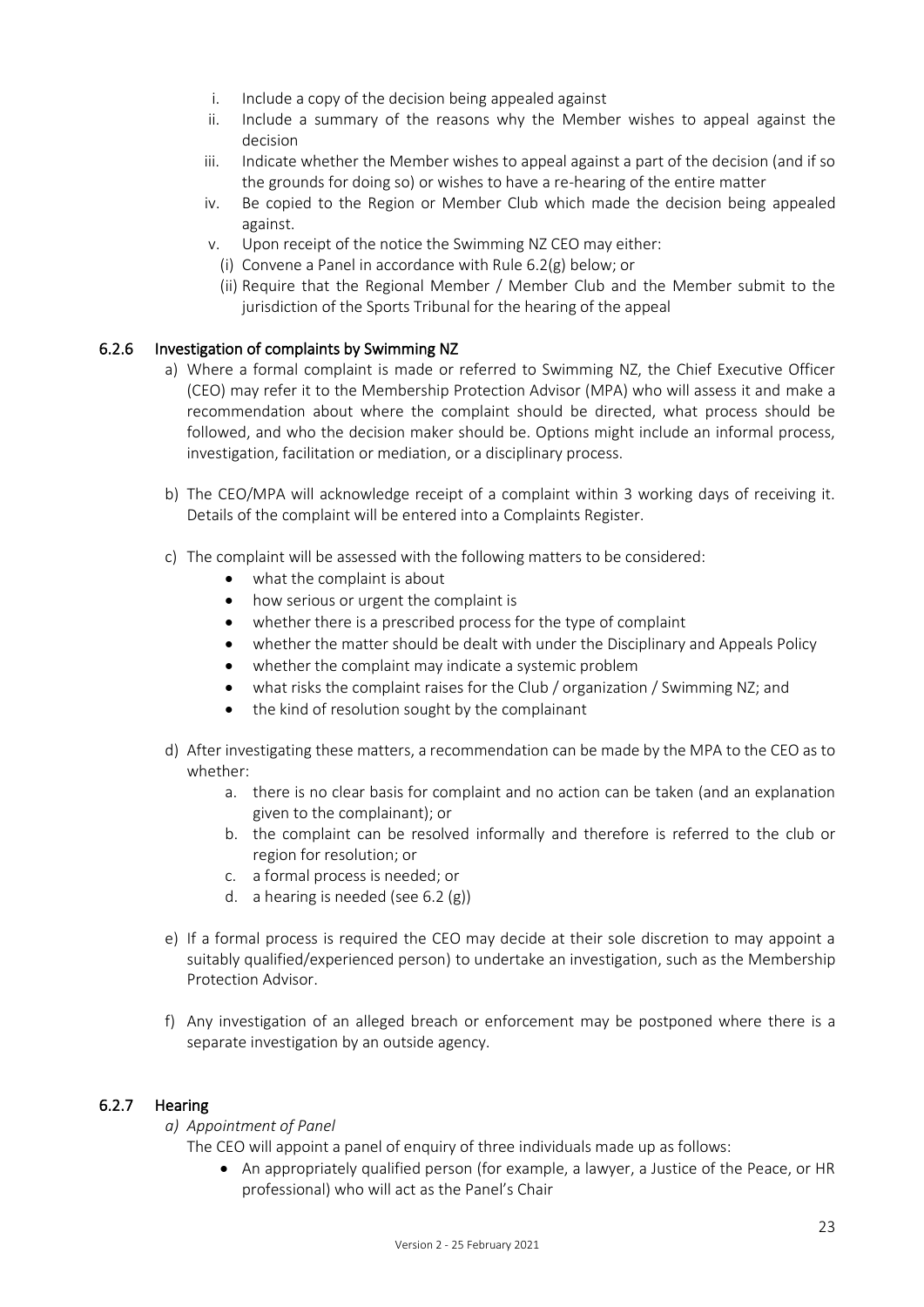- two other people the CEO deems appropriate to hear the matter
- *b) Conflict of Interest*

No person may sit on the Panel who has an actual or potential conflict of interest which may affect their impartiality in hearing the matter before them.

*c) Procedures to be adopted*

In hearing any matter under this Policy, the Panel will have the right to determine all procedures to be adopted.

*d) Non-attendance by party at hearing*

Once a hearing date is decided and notified to the people directly involved in the appeal, the Panel can make a determination on the available evidence on or after the date set for the hearing, whether or not any party attends the hearing or makes written submissions.

*e) Documents*

Where a party to the hearing wants to submit document to hearing these must be sent to any other party and the Panel at least five business days before the date convened for the hearing. The Panel can exclude any documents not received in accordance with this rule.

*f) Witnesses*

The Panel can, in relation to any hearing, request the attendance of any person, ask any questions and call any evidence that the Panel, in its absolute discretion, thinks fit. The Panel has no legal power to compel witnesses to attend, other than Members who are contractually required to do so.

#### *g) Written Submissions*

Any party to a hearing (including the CEO and/or the Child Protection Advisor) may make written submissions to the Panel as long as these are copied to the Panel and the other parties five days before the hearing.

#### *h) Representation/Support Person*

At any hearing any Member may be represented by a lawyer, advocate, or support person who can make submissions on that Member's behalf. A representative or support person cannot give evidence on that Member's behalf.

#### *i) Confidentiality*

All hearings before the Panel will be confidential and any matters discussed will be held in the strictest confidence between those in attendance at the hearing.

# 6.2.8 Determination

*a) General justice and fairness*

The Panel will make its determinations in the following manner:

- Consistent with natural justice
- Consistent with any contractual or employment rules that apply
- Based on the evidence presented to the Panel; and
- Reflective of the seriousness of the breach
- *b) Written Reasons*

The Panel will provide a written determination to the parties, which sets out the reasons for the determination, as soon as possible after the hearing.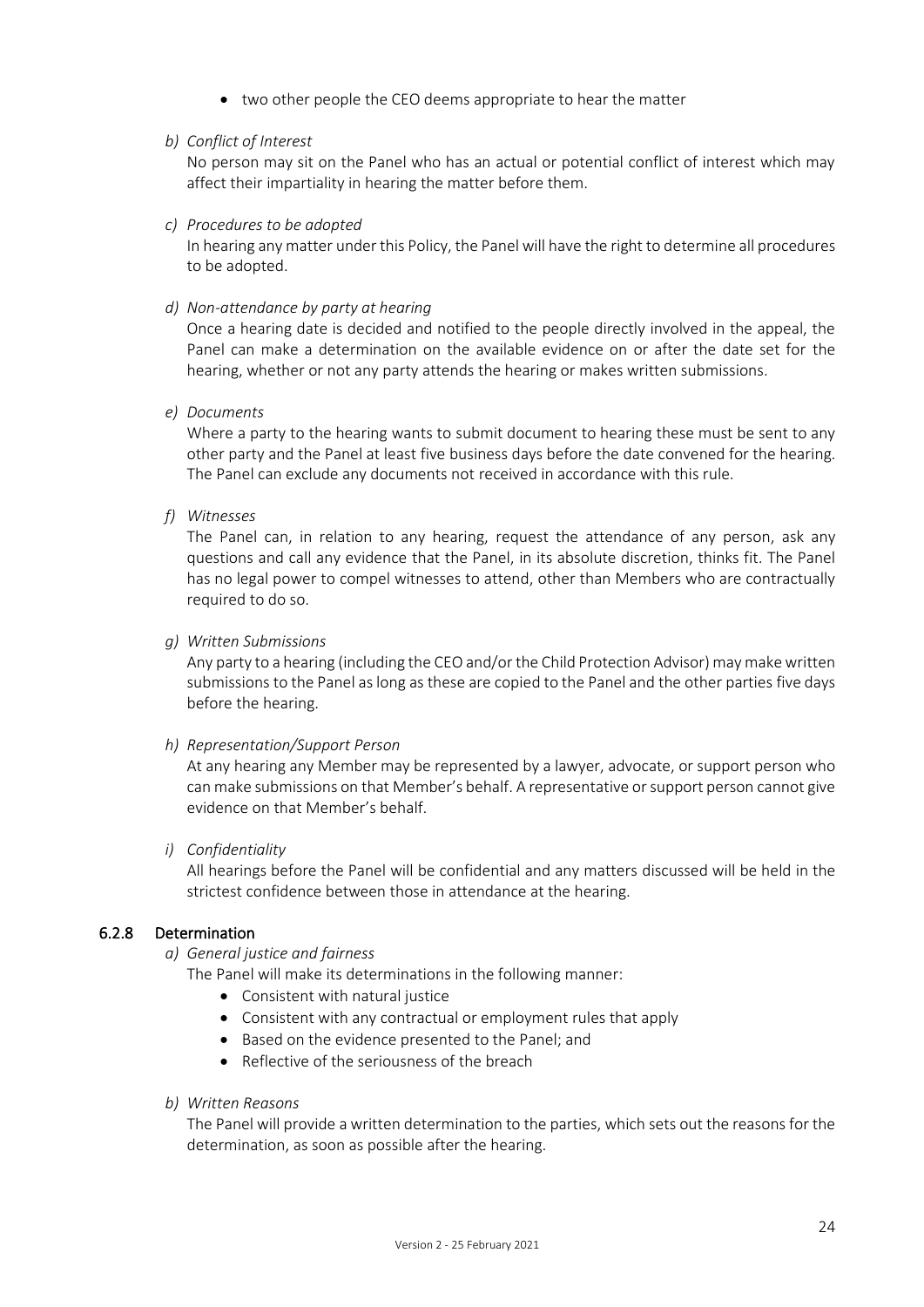# *c) Determinations final and binding*

Subject only to the right of appeal set out in 6.2(k) all Determinations of the Panel will be final and binding.

# *d) Determinations Confidential*

All determinations of the Panel will be confidential between the parties unless the Panel decides that publication of the determination is in the best interests of the sport (for example, name suppression to deter others from similar conduct).

# *e) Manifest error*

The Panel may at any time correct, vary or set aside a determination where there is a manifest error in the determination.

# *f) What the Panel can determine*

After hearing the evidence, the Panel can make one or more of the following orders:

- a) In relation to alleged breaches of the *Code of Conduct* or Swimming NZ policies:
	- (i) Make an order that the Member is found to have breached the *Code of Conduct* or a Swimming NZ Policy and will commit no further breach
	- (ii) Find the alleged breach of the *Code of Conduct* or Swimming NZ Policy to have been proven and impose a sanction
	- (iii)Find the alleged breach of the *Code of Conduct* or Swimming NZ Policy or any part to be proven, but decline to take any further action in the matter
	- (iv)Find the alleged breach of this *Code of Conduct* or Swimming NZ Policy or any part of it not proven and dismiss the allegation.
- b) In relation to an appeal by a Member from a decision of a Region or Member Club:
	- (i) Allow the appeal and set aside the decision being appealed against and substitute its own decision; or
	- (ii) Dismiss the appeal.

# 6.2.9 Sanctions

# *Sanctions Available*

If a Member is found to have breached any part of the *Code of Conduct* or Swimming NZ policies, the Panel can impose one or more of the following sanctions:

- (a) Issue a written warning
- (b) Direct that the Member attend counselling to address their behaviour as a condition of their membership
- (c) Withdrawal of any awards, placings, records, activities or events sanctioned by Swimming NZ
- (d) Suspend the Member's membership rights in Swimming NZ for a stated period
- (e) Suspend the Member from participating in any swimming related activity which is run under the auspices of Swimming NZ, a Region or a Member Club
- (f) Require an apology, or order reparation or compensation to any Member affected by the breach
- (g) Recommend the expulsion of the Member from either Swimming NZ, the Member's Region or Member Club
- (h) Enforce any sanction imposed by the IOC, FINA or the Sports Tribunal in addition to any sanction of its own which it thinks appropriate in the circumstances
- (i) Any other form of discipline the Panel considers appropriate
- (j) Where the Member is a Region or Member Club:
	- (i) direct that any funding granted or given to it by Swimming NZ cease from a specified date
	- (ii) Direct that any rights or privileges or benefits provided cease from a certain date
	- (iii)A direction that Swimming NZ cease to sanction events held by or under its auspices.
- (k) Decline to take any further action.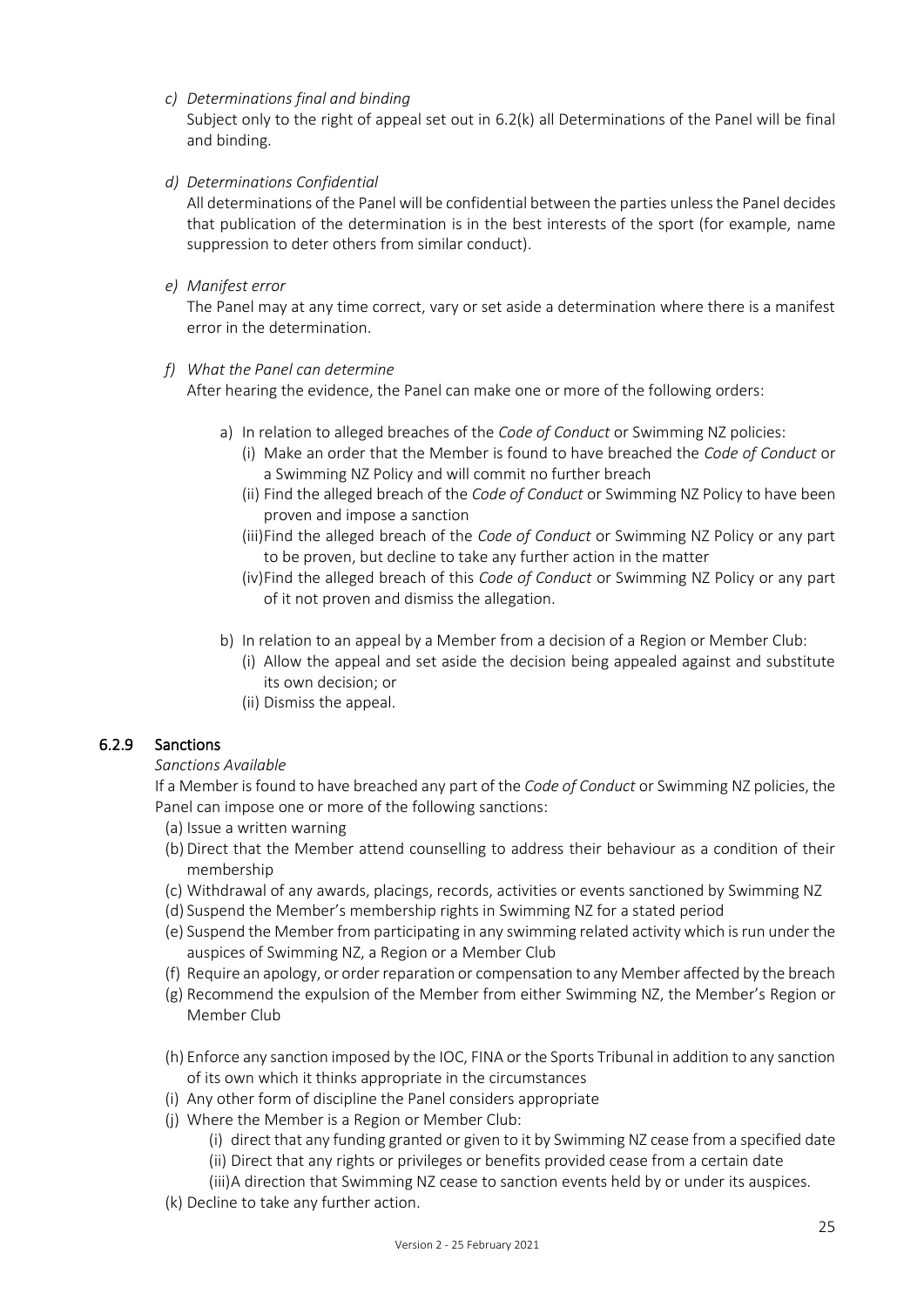- (l) In determining what sanction to impose the Panel will consider the following factors:
	- (a) Nature and seriousness of the breach
	- (b) Whether the person knew or should have known the behaviour was a breach
	- (c) Level of remorse demonstrated
	- (d) The effect of the proposed disciplinary measures on the person including any personal, professional, or financial consequences
	- (e) If there have been relevant prior warnings or disciplinary action
	- (f) Ability to enforce discipline if the person is a parent/guardian or spectator
	- (g) Any mitigating circumstances

# 6.2.10 Costs

Each party will be responsible for bearing its own costs in relation to the Hearing.

# 6.2.11 Appeals to the Sports Tribunal:

At its sole discretion, Swimming NZ may refer or allow an appeal of a decision of the Board of Swimming NZ to the Sports Tribunal. Any appeal will be decided under the rules of the Sports Tribunal and the outcome will be binding on the Member, Club, Region and/or Swimming NZ.

# 6.2.12 Communicating the Outcome:

Once the complaint/investigation process has been concluded, the Decision Maker will advise the person the complaint is made against of the outcome of the complaint verbally within 5 working days of the decision being made, followed by written confirmation. Any applicable appeal right will be outlined in the written outcome.

The panel chair or their delegate will advise the complainant of the outcome. This should be in writing and after the person complained about has been advised of the outcome. The complainant will be advised of:

- the outcome of the complaint
- the reasons for any decisions that have been made
- any remedy that is offered, and
- information about any other remedy that might be available, such as to seek a review or appeal.

The club or region is responsible for storing all paperwork relating to the complaint in accordance with the Privacy Act 1993.

The details of all complaints are to be treated as confidential unless otherwise agreed between the parties.

All matters related to a complaint should be recorded in writing and stored in the complaints file including, summaries of phone conversations, witness statements, and supporting documents.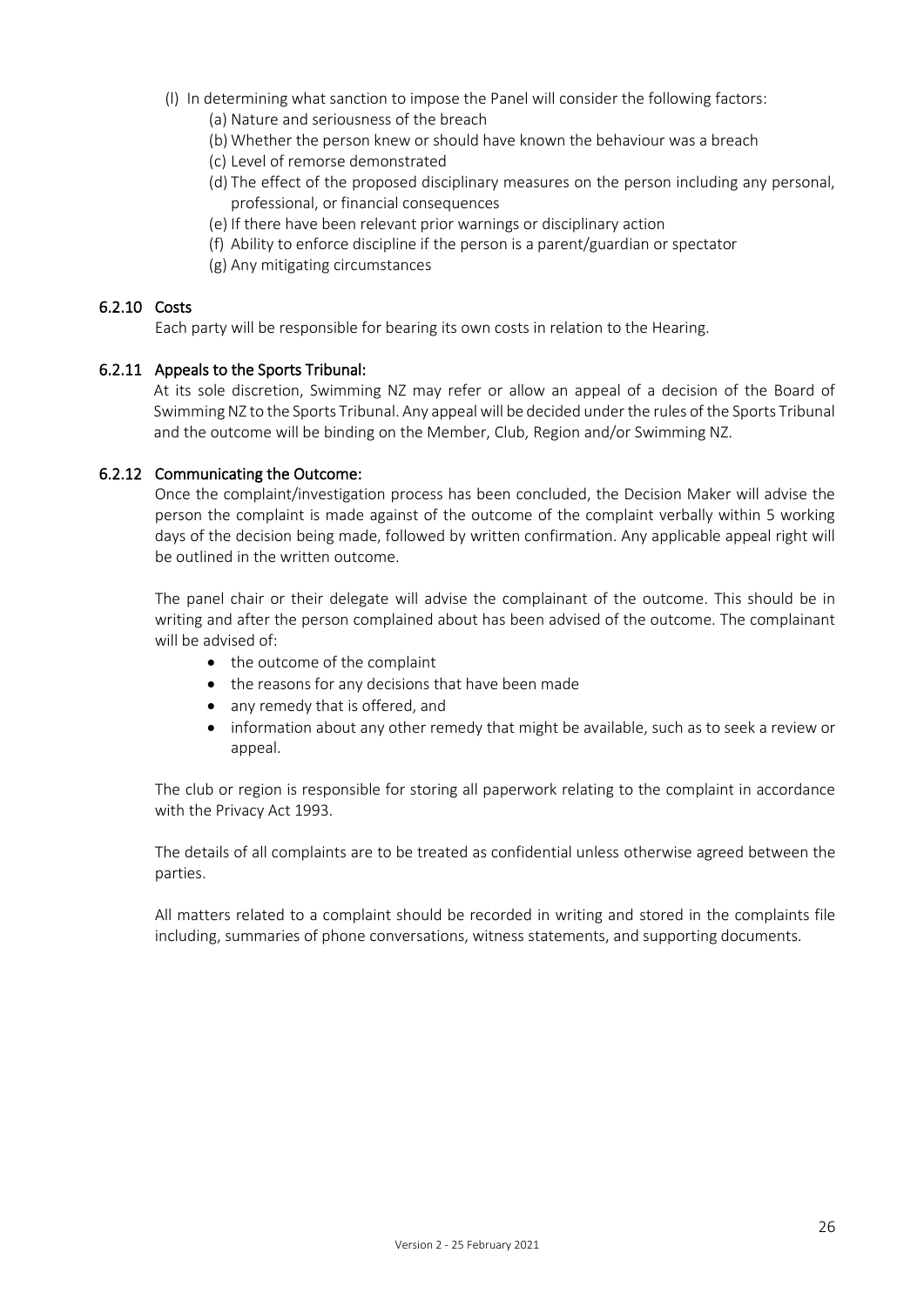# Formal Decision-Making Flowchart: